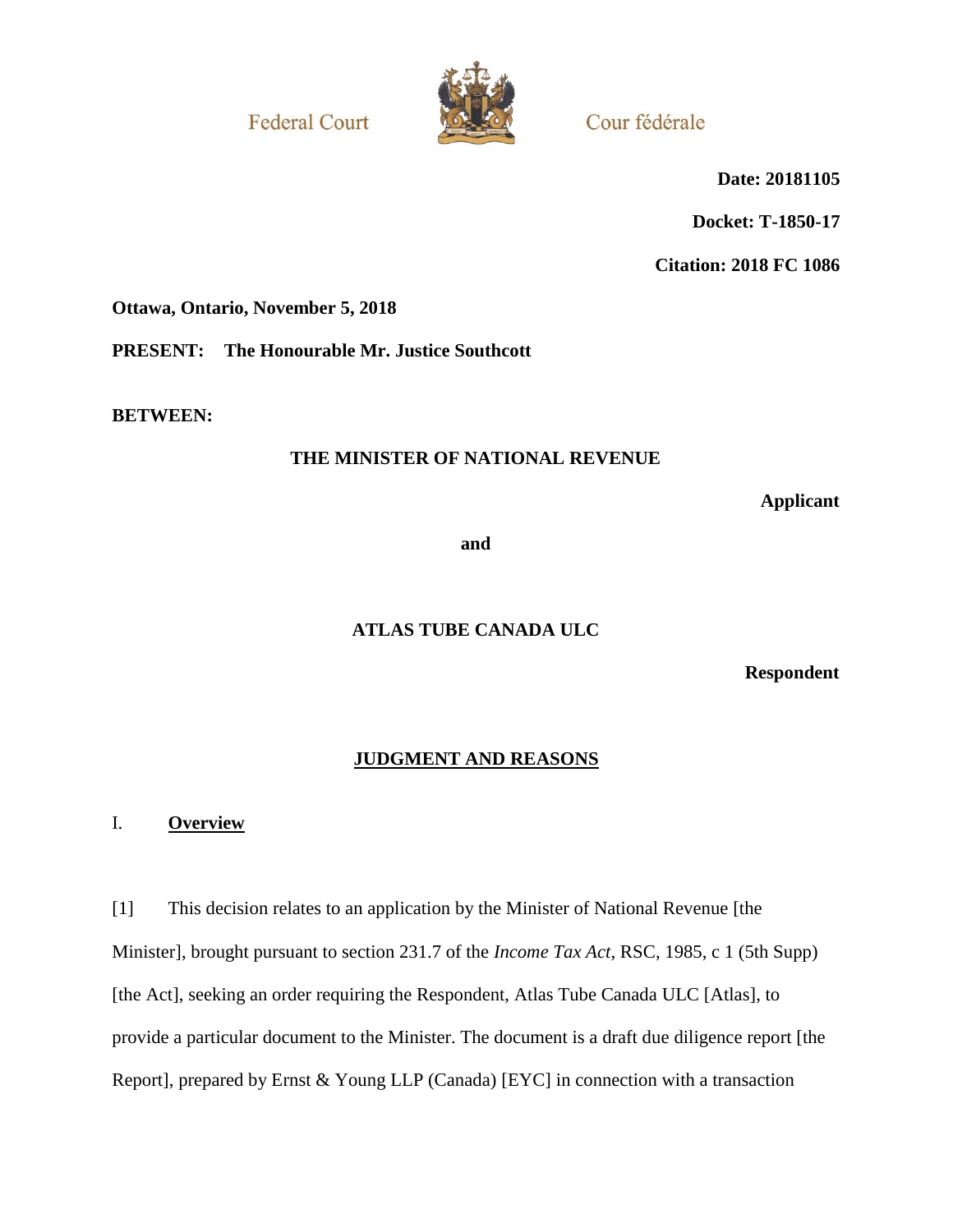involving Atlas, that the Canada Revenue Agency [CRA] has requested in the course of an audit of Atlas.

[2] Atlas has refused to provide the Report, taking the position that the Minister has not established its relevance and that the Report is protected by solicitor-client privilege. Atlas also argues that the Report is not compellable under the Act, because compelling its production would impose on Atlas an obligation to self-audit, and that the Court should exercise its discretion to decline to order provision of the Report, because such provision would be prejudicial to Atlas.

[3] As explained in greater detail below, I am allowing this application, because I have found that that the Minister has met the low threshold for relevance applicable to an application under s 237.1 of the Act and that Atlas has not met the burden upon it of establishing that the Report is protected by solicitor-client privilege. I have also found that the jurisprudence, which precludes the imposition on taxpayers of an obligation to self-audit, does not apply to the circumstances of this case, and that Atlas has not established a basis for the Court to decline to order the production of the Report.

### II. **Background**

[4] Atlas is a private company, incorporated under the laws of Alberta, and is in the business of manufacturing and selling tubing. Atlas is a subsidiary of Zekelman Industries Inc. [Zekelman], a private US company, which was named JMC Steel Group Inc. [JMC] at the time of the transaction giving rise to this application.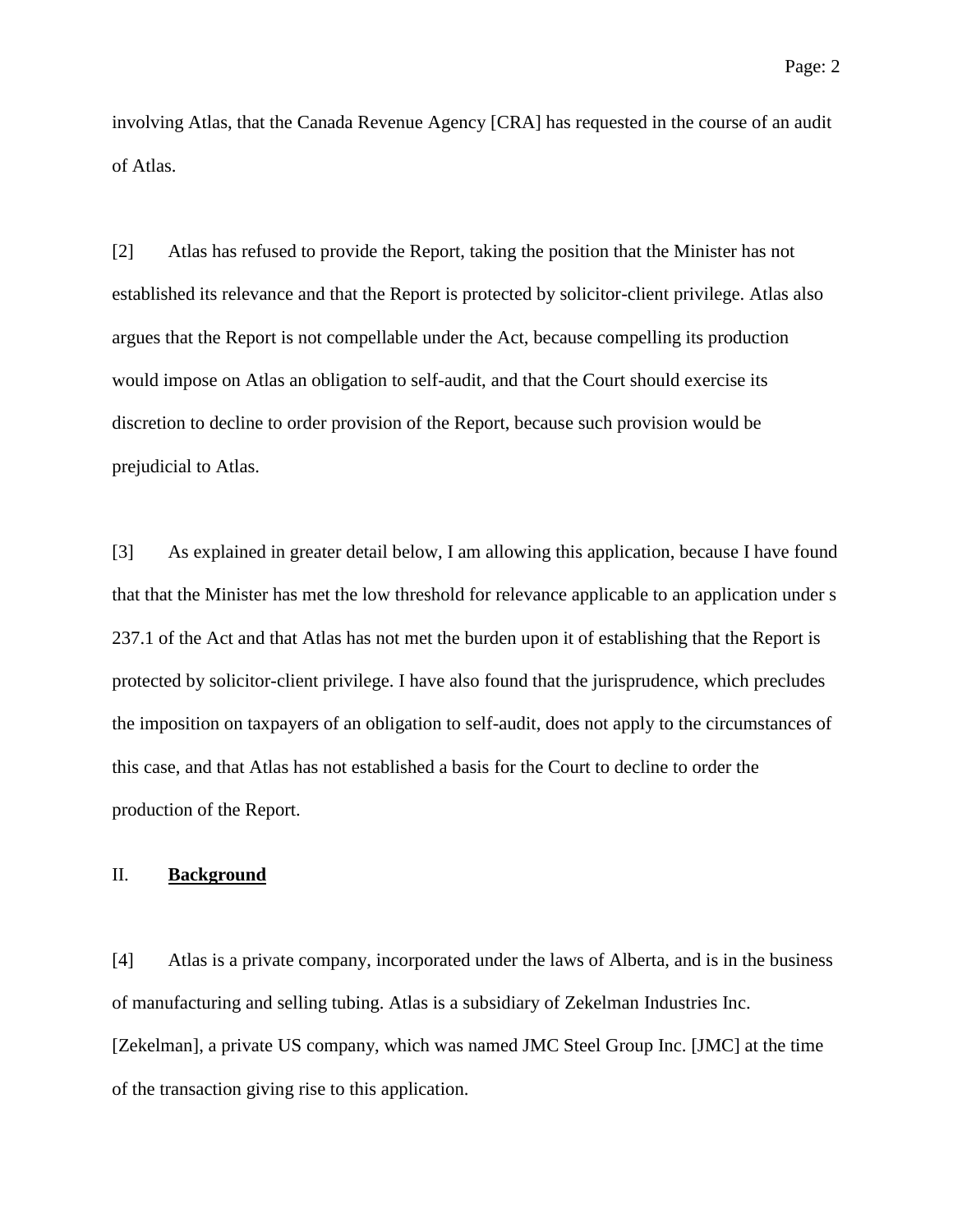[5] On March 30, 2012, JMC acquired the shares of a public Ontario corporation, Lakeside Steel Inc. [LSI] for a price of \$148 million. At the time of this acquisition, LSI was a holding company, which owned two subsidiary corporations: Lakeside Steel Corporation [LSC], an Ontario operating company, and Lakeside Steel Holdings USA Inc. [Lakeside US], a US holding company with US operating subsidiaries. The acquisition occurred by way of a Plan of Arrangement, which was approved by an order of the Ontario Superior Court of Justice on March 29, 2012.

[6] This transaction included a number of pre-acquisition steps, including the amalgamation of LSI and LSC, and a number of post-acquisition steps, including:

- A. another amalgamation involving LSI to form a new LSI;
- B. transfer by the new LSI of the Lakeside US shares to JMC for a stated value of \$57 million;
- C. transfer by JMC of the new LSI shares and debt of \$32 million to 6582125 Canada Inc. [658], resulting in a \$90 million debt owing by 658 to JMC; and
- D. transfer by 658 of the new LSI shares and debt of \$32 million to Atlas, resulting in a \$90 million debt owing by Atlas to 658.

[7] The sequence of events surrounding this transaction is reviewed in greater detail later in these Reasons. Those events included a due diligence process conducted by JMC in connection with the proposed acquisition, which included preparation by EYC of the Report which is the subject of the present application. The overall due diligence process was led by Michael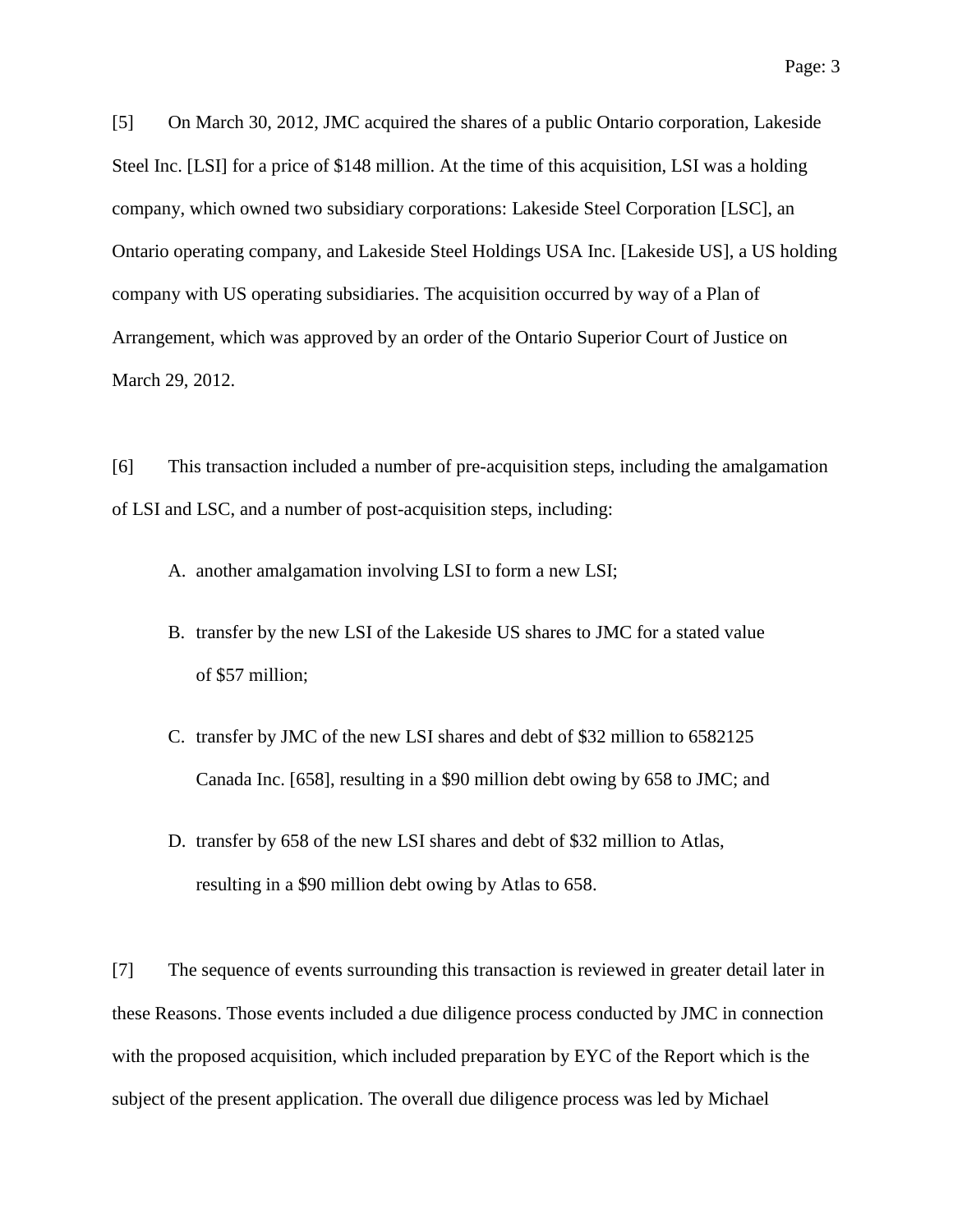McNamara, JMC's Executive Vice President, Corporate Secretary and General Counsel. In his affidavit sworn in support of Atlas' position in this application, Mr. McNamara describes the Report as follows:

> 21. The Draft Due Diligence Report describes and explains, *inter alia*, (i) the tax profile and tax attributes of LSC and LSI including the availability of non-capital losses, (ii) LSC's material tax exposures resulting from its Canadian tax filings for the previous 4 taxation years, including an assessment of the probability that the filing positions leading to the tax exposures would be sustained if they were challenged by the Canada Revenue Agency (the "CRA"), and an evaluation of whether appropriate reserves had been taken by LSI or LSC in respect of such exposures.

[8] Mr. McNamara's evidence, provided in cross-examination on his affidavit, is that EYC were engaged to conduct the Canadian tax diligence upon the recommendation of JMC's Canadian legal counsel, Stikeman Elliott [Stikeman], and that the Report, or at least information contained the Report, was subsequently provided to Stikeman.

[9] CRA is conducting an audit of Atlas for its taxation year ended April 21, 2012. As part of this audit, CRA is reviewing the steps in the transaction described above, including in particular: (a) whether the \$57 million stated value of the Lakeside US shares is fair market value; and (b) the reasonableness of the rate employed in Atlas' interest expense deduction taken on the debt owed to 658. Among other documents, the CRA requested a copy of the Report to assist with its review of the valuation and interest issues. It appears uncontested that Atlas has provided CRA with the documentation it has requested, with the exception of the Report.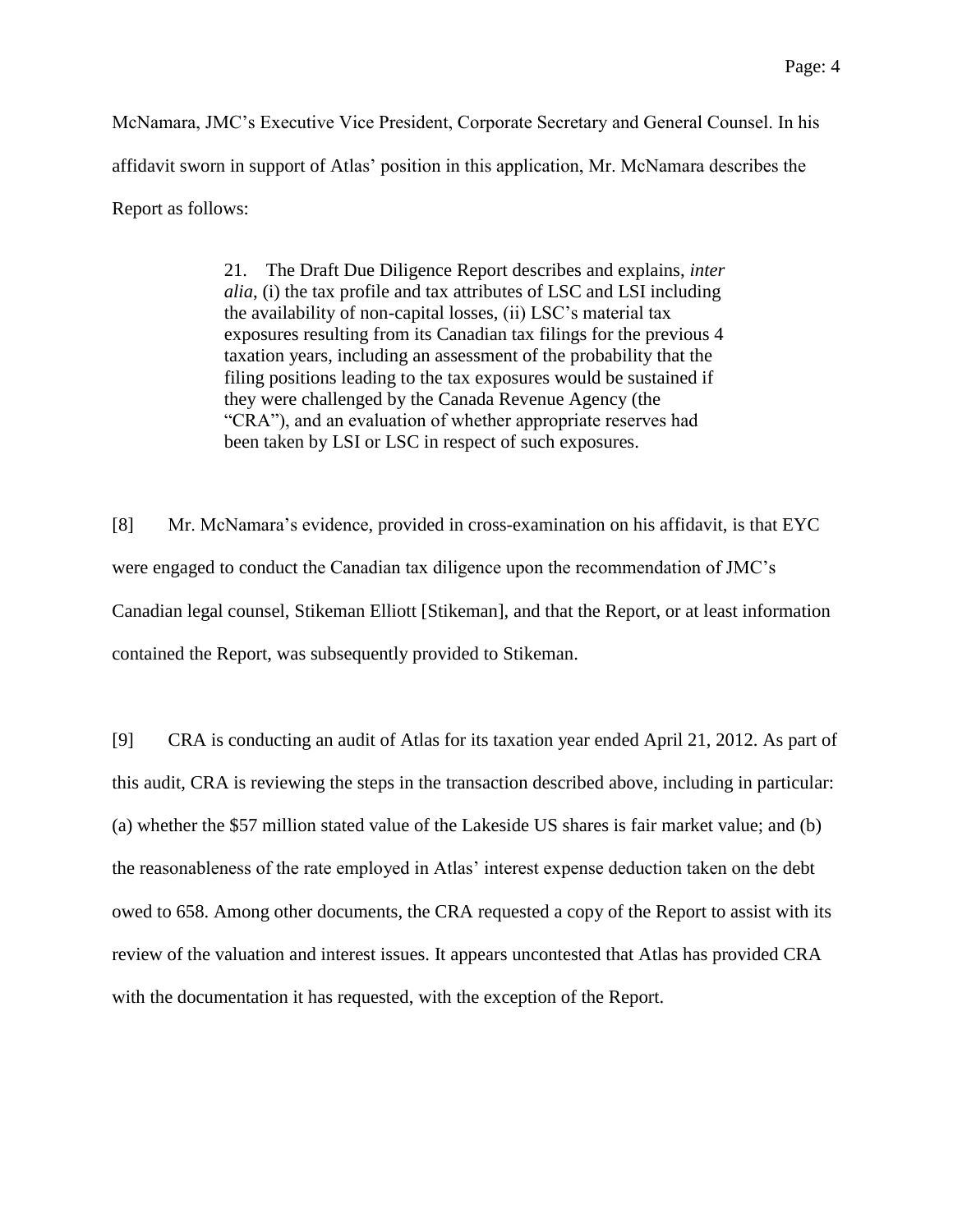## III. **Issues**

[10] Having considered the parties' written and oral arguments, I would characterize the issues to be decided by the Court as follows:

- A. Should the Court review a copy of the Report?
- B. Has the Minister established the relevance of the Report?
- C. Is the Report protected by solicitor-client privilege?
- D. Would compelling Atlas to provide the Report offend the principle that a taxpayer is not required to self-audit?
- E. Should the Court otherwise exercise its discretion to decline to compel Atlas to provide the Report?

## IV. **Analysis**

### A. *Should the Court review a copy of the Report?*

[11] At the hearing of this application, Atlas' counsel filed with the Court a sealed copy of the Report, which has not been reviewed by the Minister's counsel, and I directed that this document be treated as confidential pursuant to Rule 151 of the *Federal Courts Rules*, SOR/98-106. For the sake of good order, my Judgment in this application provides for the confidential treatment of the document.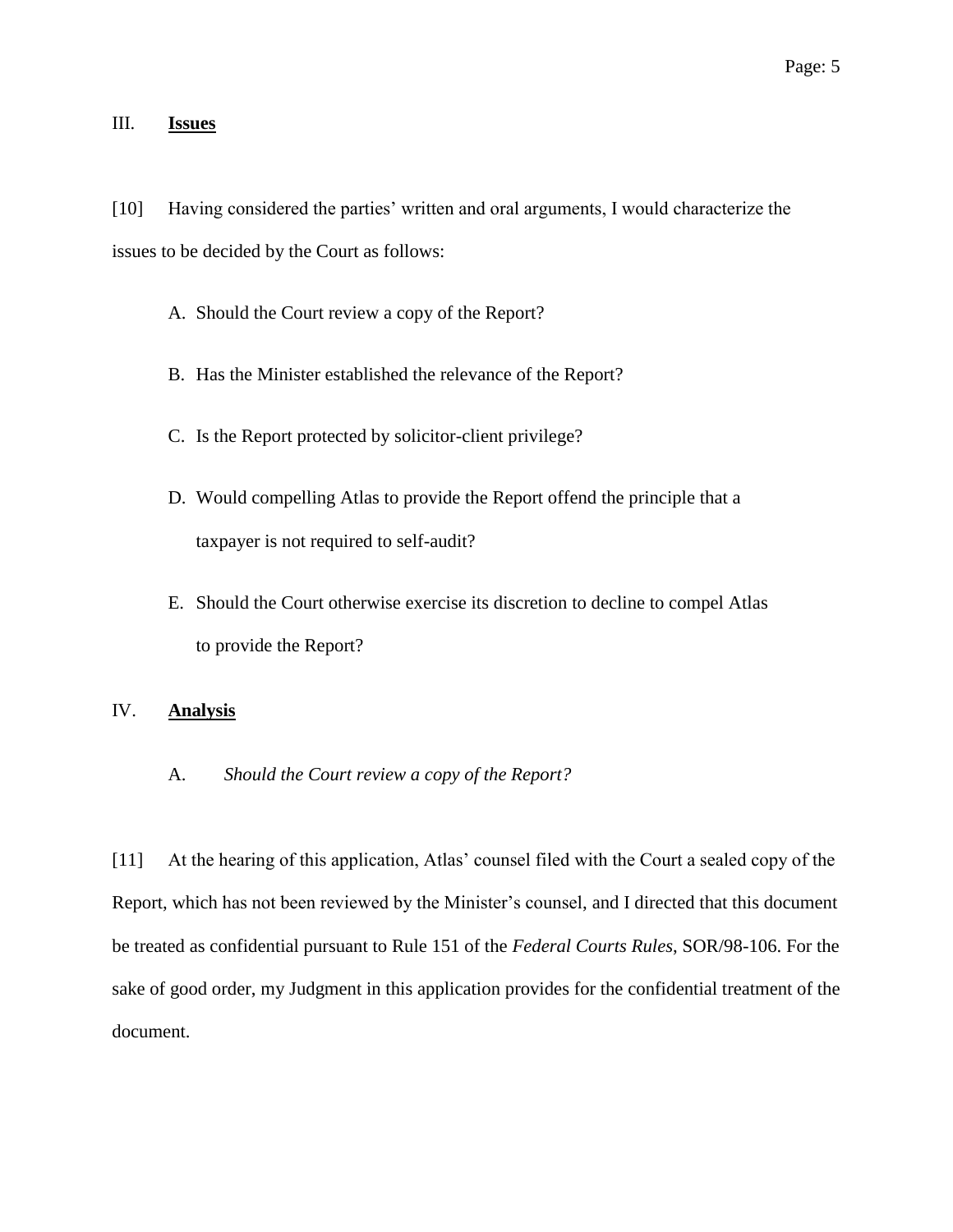[12] Addressing whether the Court should review the Report in deciding this application,

Atlas' counsel referred the Court to Justice Mosley's explanation at paragraph 12 of *Canada* 

*(Minister of National Revenue – M.N.R.) v Revcon Oilfield Constructors Inc.*, 2015 FC 524:

[12] The Court has the power to receive documents for which solicitor-client privilege is asserted in a sealed envelope and review them so as to determine whether a proper claim of privilege has been made out. In *Canada (Privacy Commissioner) v Blood Tribe Department Of Health*, 2008 SCC 44 at para 17 [*Blood Tribe*], Justice Binnie explained that this power ought to be used sparingly: "Even courts will decline to review solicitor–client documents to adjudicate the existence of privilege unless evidence or argument establishes the necessity of doing so to fairly decide the issue…"

[13] I understand both parties to be in agreement with this explanation of the principle guiding my decision whether to review the Report. In my view, the record before the Court provides sufficient evidence surrounding the circumstances under which the Report was requested and generated, and sufficient evidence as to the nature of the information in the Report, that the Court can fairly decide the issues raised in this application without the necessity to review the Report. The Report will accordingly remain sealed in the Court file.

### B. *Has the Minister established the relevance of the Report?*

[14] Atlas argues that the Minister has not established that the Report may be relevant to the determination of Atlas' tax liability and that the Minister has therefore not met the requirements for issuance of an order under s 231.7 of the Act.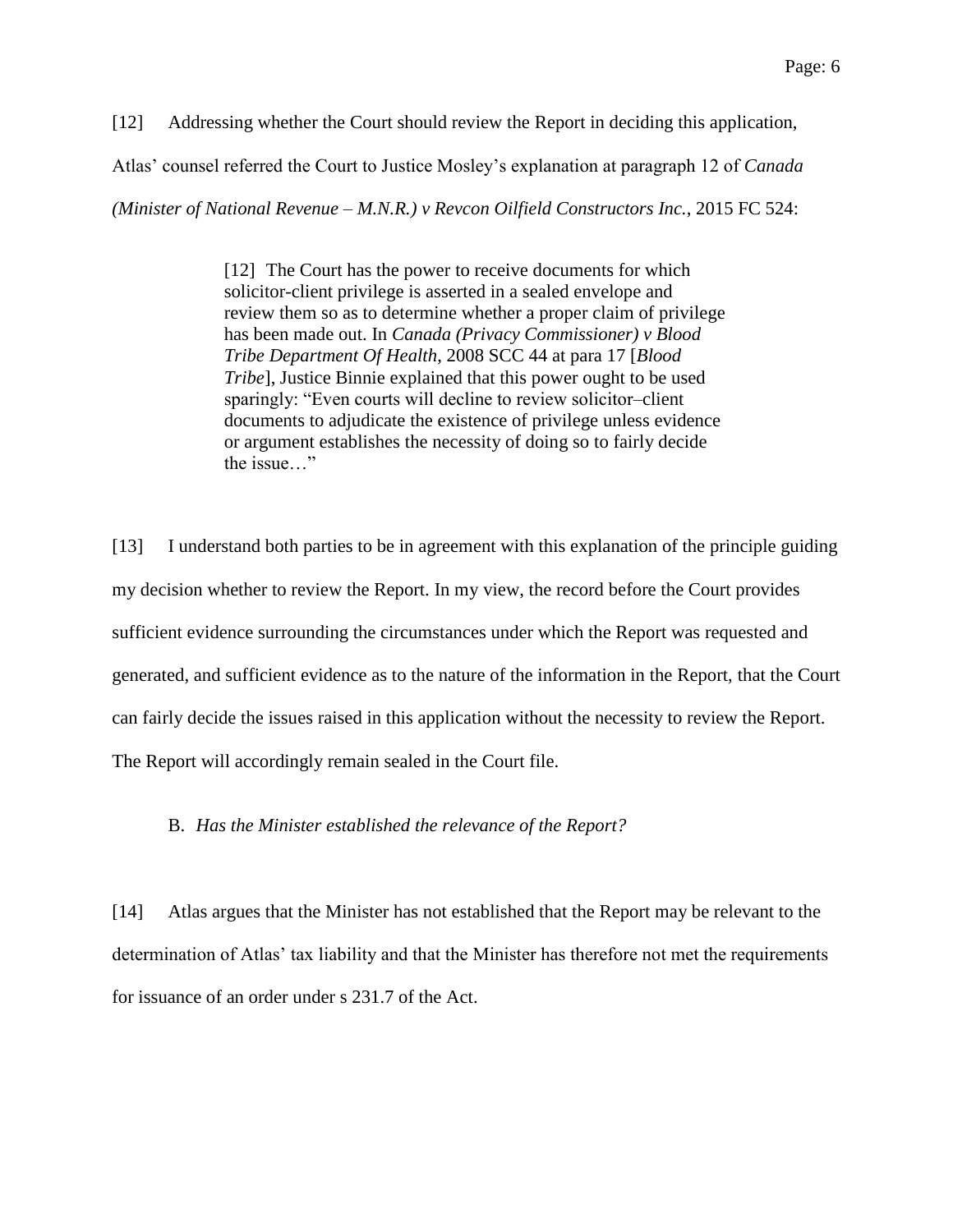### [15] The relevant subsections of ss 231.1 and 231.7 of the Act, upon which this application is

based, state as follows:

### **Inspections Enquêtes**

**231.1 (1**) An authorized person may, at all reasonable times, for any purpose related to the administration or enforcement of this Act,

> **(a)** inspect, audit or examine the books and records of a taxpayer and any document of the taxpayer or of any other person that relates or may relate to the information that is or should be in the books or records of the taxpayer or to any amount payable by the taxpayer under this Act, and

**(b)** examine property in an inventory of a taxpayer and any property or process of, or matter relating to, the taxpayer or any other person, an examination of which may assist the authorized person in determining the accuracy of the inventory of the taxpayer or in ascertaining the information that is or should be in the books or records of the

**231.1** (1) Une personne autorisée peut, à tout moment raisonnable, pour l'application et l'exécution de la présente loi, à la fois :

> **a)** inspecter, vérifier ou examiner les livres et registres d'un contribuable ainsi que tous documents du contribuable ou d'une autre personne qui se rapportent ou peuvent se rapporter soit aux renseignements qui figurent dans les livres ou registres du contribuable ou qui devraient y figurer, soit à tout montant payable par le contribuable en vertu de la présente loi;

> **b)** examiner les biens à porter à l'inventaire d'un contribuable, ainsi que tout bien ou tout procédé du contribuable ou d'une autre personne ou toute matière concernant l'un ou l'autre dont l'examen peut aider la personne autorisée à établir l'exactitude de l'inventaire du contribuable ou à contrôler soit les renseignements qui figurent dans les livres ou registres du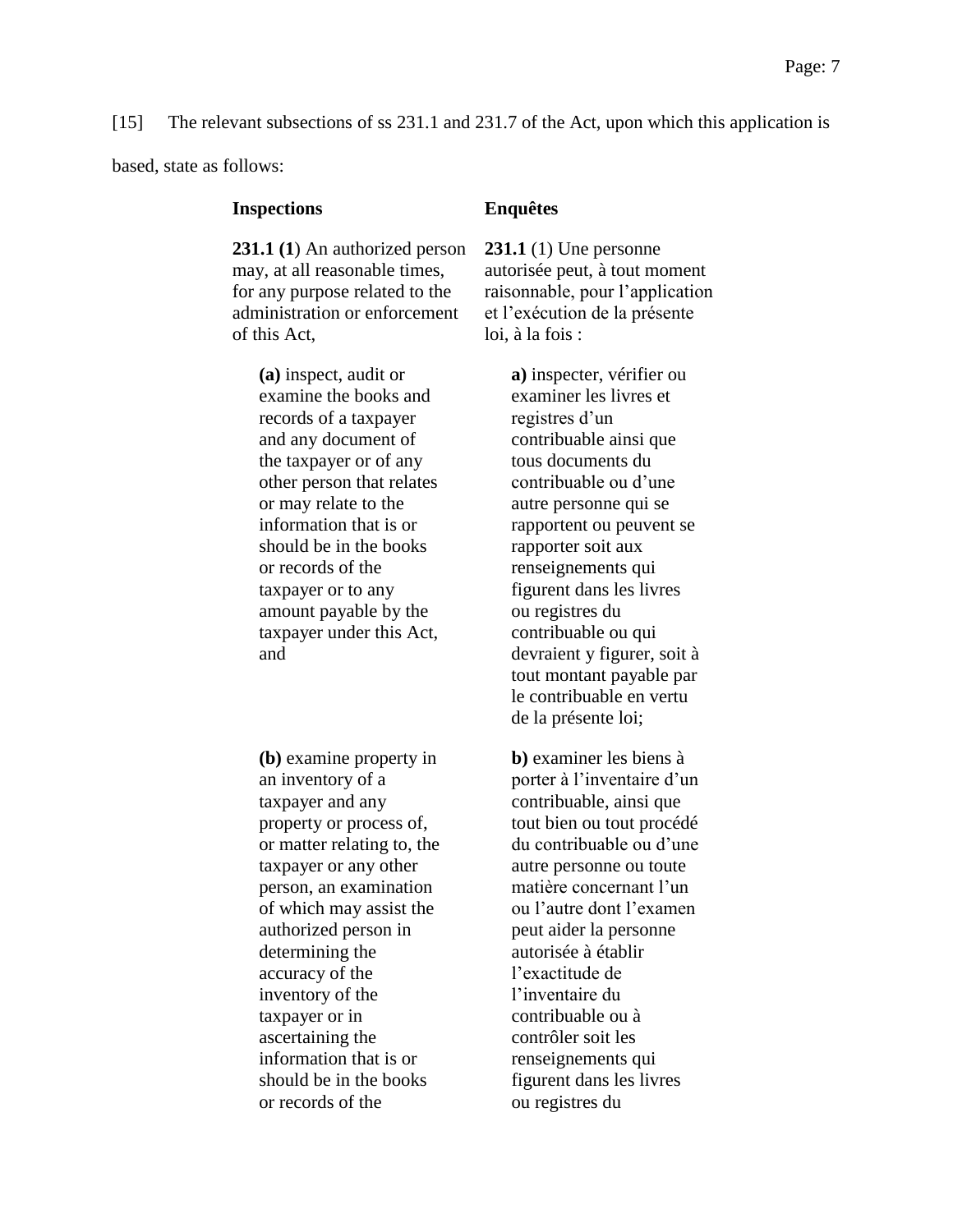taxpayer or any amount payable by the taxpayer under this Act,

and for those purposes the authorized person may

> **(c)** subject to subsection  $231.1(2)$ , enter into any premises or place where any business is carried on, any property is kept, anything is done in connection with any business or any books or records are or should be kept, and

> **(d)** require the owner or manager of the property or business and any other person on the premises or place to give the authorized person all reasonable assistance and to answer all proper questions relating to the administration or enforcement of this Act and, for that purpose, require the owner or manager to attend at the premises or place with the authorized person.

### **Compliance order Ordonnance**

**231.7 (1)** On summary application by the Minister, a judge may, notwithstanding subsection 238(2), order a

contribuable ou qui devraient y figurer, soit tout montant payable par le contribuable en vertu de la présente loi;

à ces fins, la personne autorisée peut :

> **c)** sous réserve du paragraphe (2), pénétrer dans un lieu où est exploitée une entreprise, est gardé un bien, est faite une chose en rapport avec une entreprise ou sont tenus ou devraient l'être des livres ou registres;

**d)** requérir le propriétaire, ou la personne ayant la gestion, du bien ou de l'entreprise ainsi que toute autre personne présente sur les lieux de lui fournir toute l'aide raisonnable et de répondre à toutes les questions pertinentes à l'application et l'exécution de la présente loi et, à cette fin, requérir le propriétaire, ou la personne ayant la gestion, de l'accompagner sur les lieux.

**231.7 (1)** Sur demande sommaire du ministre, un juge peut, malgré le paragraphe 238(2), ordonner à une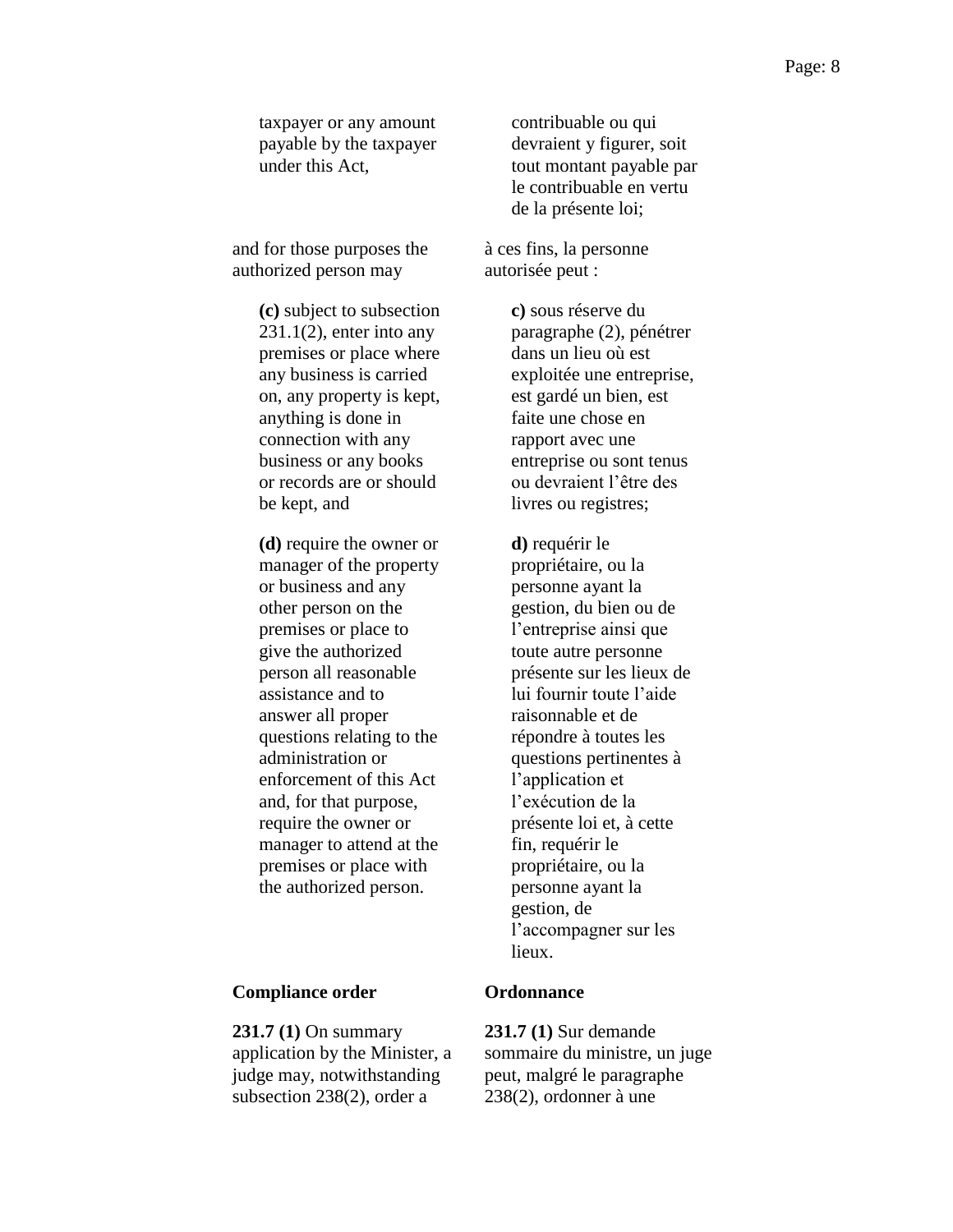person to provide any access, assistance, information or document sought by the Minister under section 231.1 or 231.2 if the judge is satisfied that

> **(a)** the person was required under section 231.1 or 231.2 to provide the access, assistance, information or document and did not do so; and

> **(b)** in the case of information or a document, the information or document is not protected from disclosure by solicitorclient privilege (within the meaning of subsection 232(1)).

personne de fournir l'accès, l'aide, les renseignements ou les documents que le ministre cherche à obtenir en vertu des articles 231.1 ou 231.2 s'il est convaincu de ce qui suit :

> **a)** la personne n'a pas fourni l'accès, l'aide, les renseignements ou les documents bien qu'elle en soit tenue par les articles 231.1 ou 231.2;

**b)** s'agissant de renseignements ou de documents, le privilège des communications entre client et avocat, au sens du paragraphe  $232(1)$ , ne peut être invoqué à leur égard.

[16] The present issue relates to whether Atlas was required under s 231.1 to provide the Minister with access to the Report following the Minister's requests therefor. The Minister submits that the threshold to establish relevance of the requested material is low, noting that s 231.1(a), upon which the Minister relies, applies to "any document of the taxpayer or of any other person that relates or may relate to the information that is or should be in the books or records of the taxpayer or to any amount payable by the taxpayer under this Act." [Emphasis added]

[17] The Minister refers the Court to authorities interpreting s 231.1, as well as ss 231.2 and 231.6, which also impose requirements on taxpayers to provide documentation and information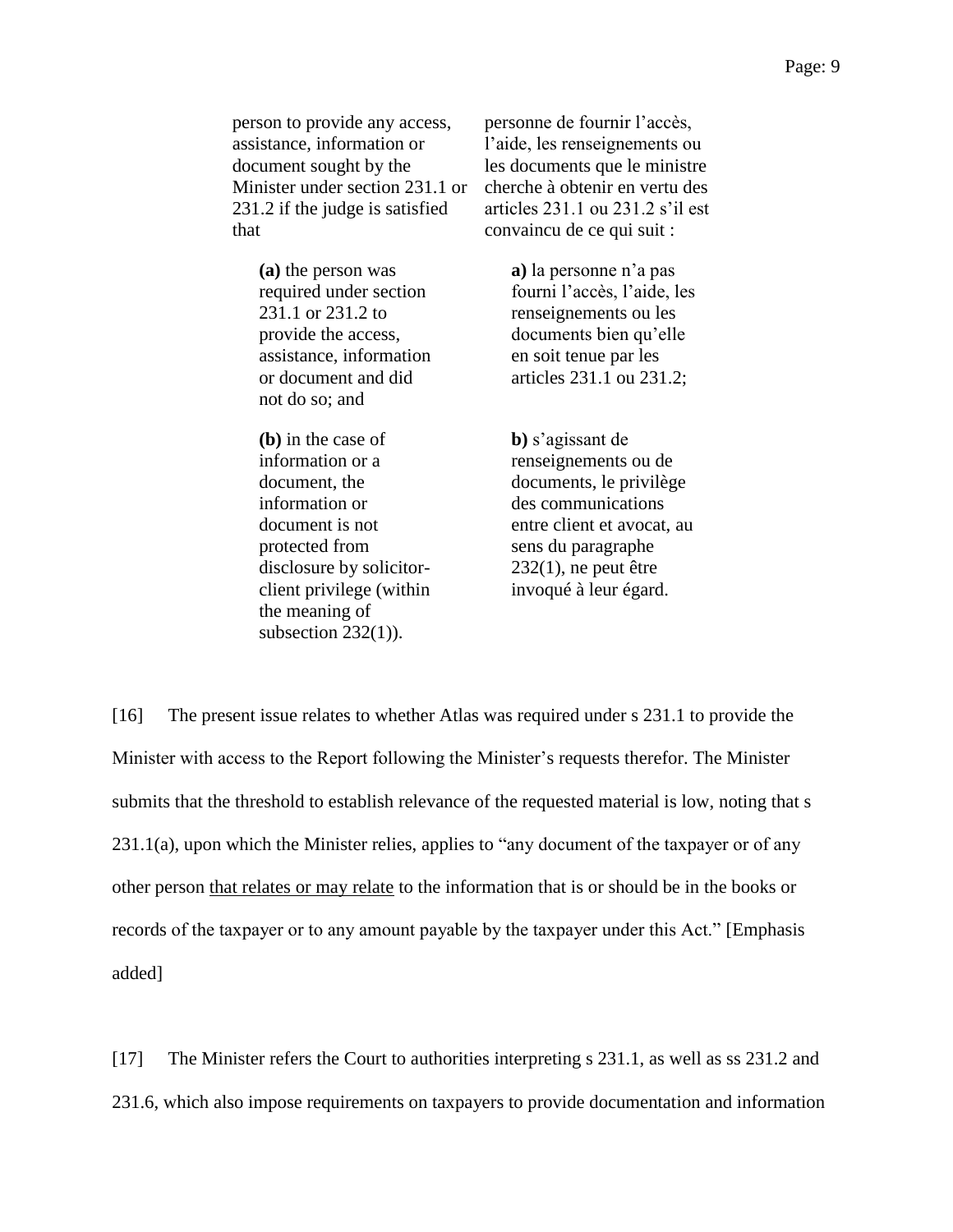to the Minister, and predecessor provisions. In *R v McKinlay Transport Ltd.*, [1990] 1 SCR 627 [*McKinlay*], the Supreme Court of Canada considered whether s 231(3) of the *Income Tax Act*, RSC 1952, c 148 violated the prohibition against unreasonable search and seizure in s 8 of the *Canadian Charter of Rights and Freedoms*. At paragraph 35, the Court held as follows:

> 35 In my opinion, s. 231(3) provides the least intrusive means by which effective monitoring of compliance with the Income Tax Act can be effected. It involves no invasion of a taxpayer's home or business premises. It simply calls for the production [page 650] of records which may be relevant to the filing of an income tax return. A taxpayer's privacy interest with regard to these documents vis-à-vis the Minister is relatively low. The Minister has no way of knowing whether certain records are relevant until he has had an opportunity to examine them. At the same time, the taxpayer's privacy interest is protected as much as possible since s. 241 of the Act protects the taxpayer from disclosure of his records or the information contained therein to other persons or agencies.

[Emphasis added]

[18] In *Saipem Luxembourg S.A. v Canada (Customs and Revenue Agency)*, 2005 FCA 218 [*Saipem*], the Federal Court of Appeal considered the application of s 231.6 of the Act, which applies to information or documentation that is available or located outside Canada and that "may be relevant" to the administration or enforcement of the Act. At paragraph 26, the Court adopted jurisprudence under s 231.2 as applying to s 231.6, concluding that seeking to obtain information relevant to the tax liability of a person whose liability to tax is under investigation is a purpose related to the administration or enforcement of the Act, even if much of the information requested turns out to be irrelevant. The Court also adopted, at paragraph 33, CRA's position that the taxpayer's books and records were relevant to an audit, even if some of them only serve to verify, after being examined, that they had no impact on its Canadian tax liability, and confirmed at paragraph 36 that it is CRA's prerogative as to whether it will conduct an audit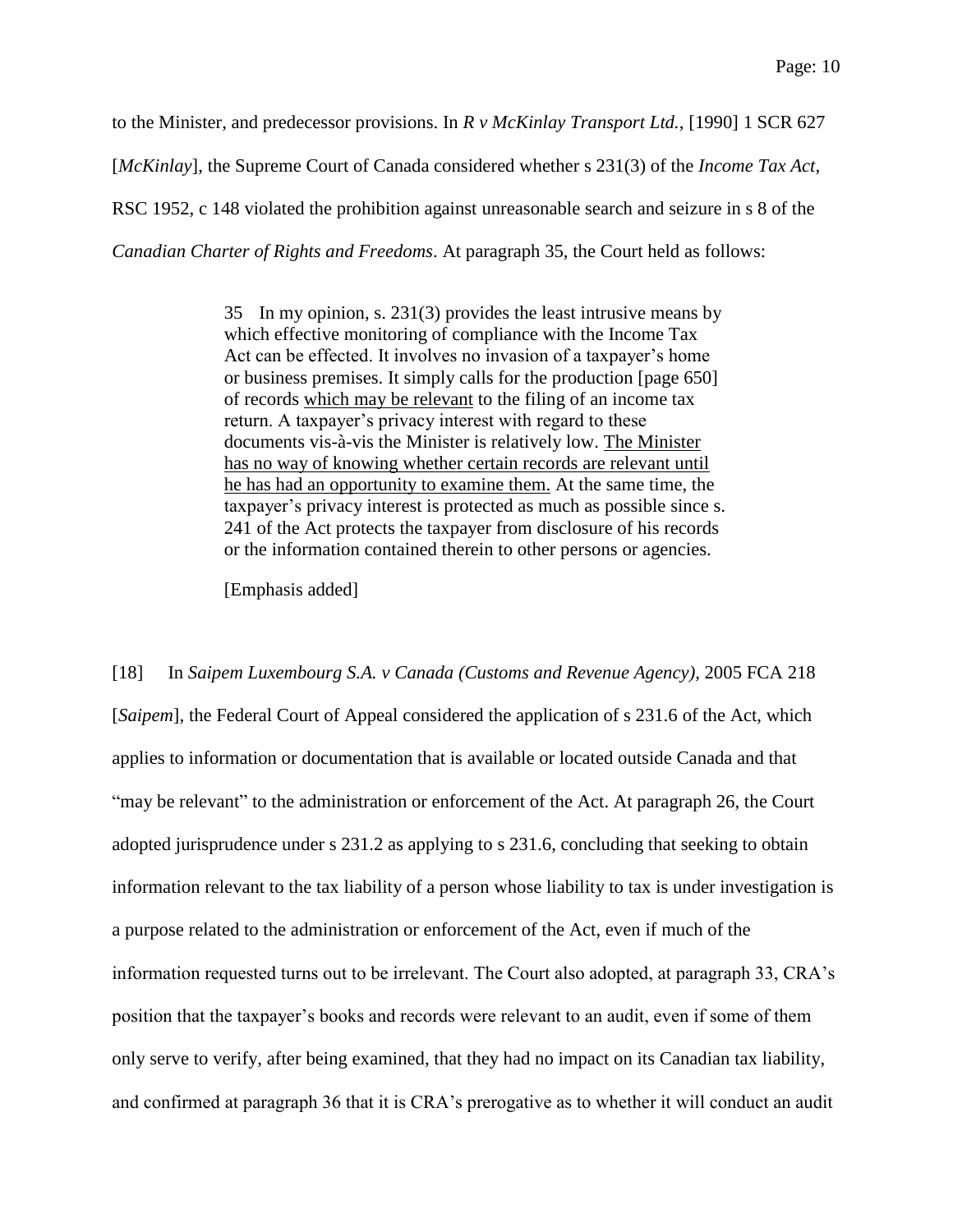and what form the audit will take. The Federal Court relied on these paragraphs of *Saipem* in its decision under s 231.1 (the section at issue in the present matter) in *Canada (Minister of National Revenue – M.N.R.) v Amdocs Canadian Managed Services Inc.*, 2015 FC 1234 at paragraph 68.

[19] In *AGT Ltd. v Canada (Attorney General)*, [1996] 3 FC 505 [*AGT*] (affirmed [1997] 2 FC 878), Justice Rothstein (then of the Federal Court) considered an argument by a taxpayer that much of the information sought by the Minister under s 231.2 of the Act was irrelevant and that the Minister's deponent had made admissions to that effect in cross-examination. The Court considered jurisprudence, including *McKinlay*, and held as follows at paragraph 20:

> [20] As the Minister had been conducting an extensive audit of AGT, this is the case of a genuine inquiry into the income tax liability of AGT. There is no doubt that the subject-matter of the documents which the Minister sought pertains to AGT's tax liability. The Minister is entitled to business records, which these are, whether relevant or irrelevant to any specific issue. The fact that the documents may not have been prepared for purposes of the Income Tax Act is of no consequence. [Emphasis added]

[20] Similarly, in *Fraser Milner Casgrain LLP v Canada (Minister of National Revenue – M.N.R.)*, 2002 FCT 912 [*Fraser Milner*] at paras 27-28, Justice Dawson (then of the Federal Court) relied on *AGT* and confirmed that relevance under s 231.2 is tested by determining whether the particular record requested may be relevant in the determination of a taxpayer's tax liability and not whether the record is relevant with respect to a particular issue under audit.

[21] While some of the above authorities relied upon by the Minister relate to provisions of the Act other than s 231.1, I do not understand Atlas to be arguing that these authorities are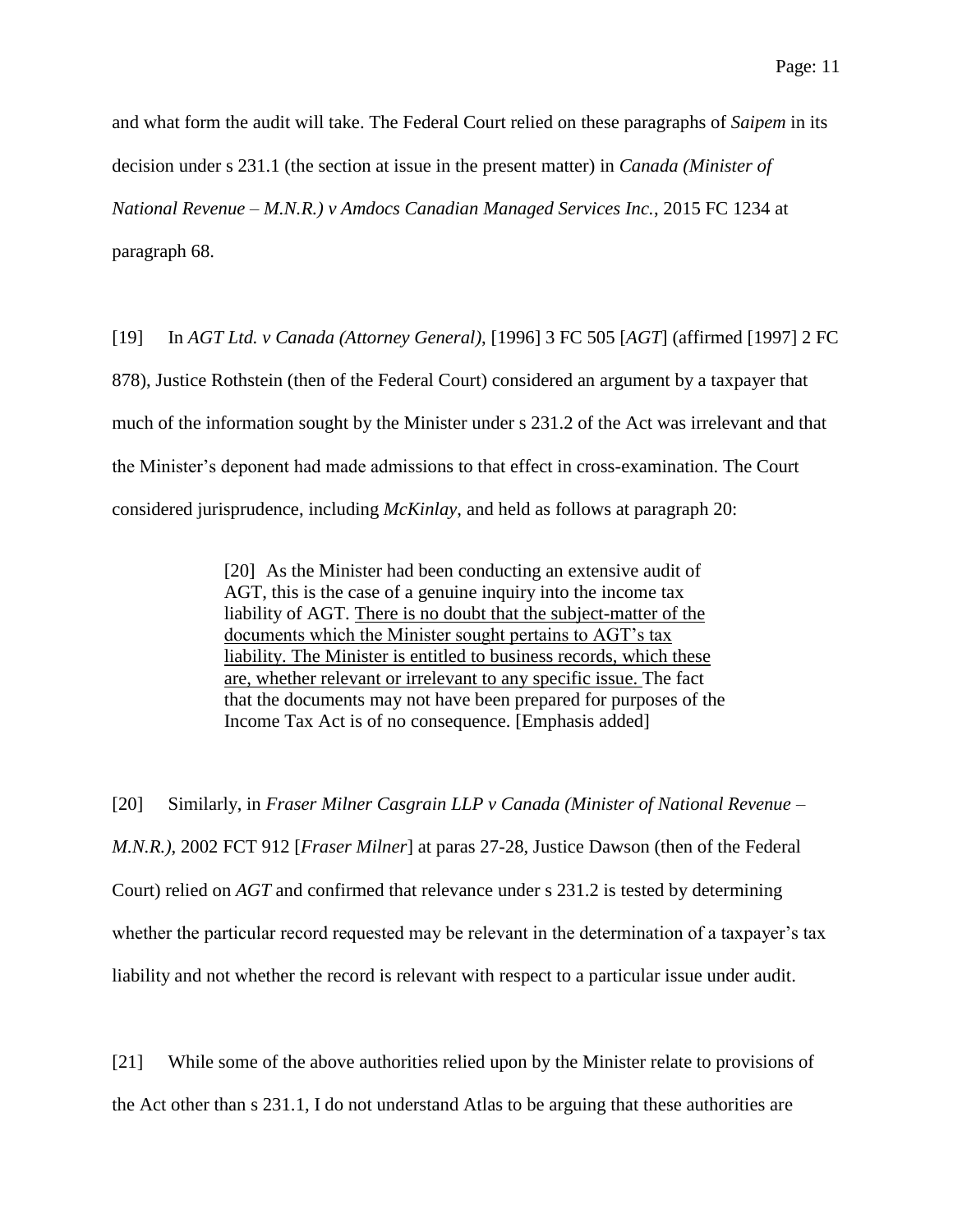inapplicable on this basis. Rather, Atlas refers to authorities (including authorities relied on by the Minister) that Atlas describes as demonstrating the court determining that there was a link between the documents required to be produced and the issues that were being reviewed by the Minister (see *Tower v Canada (Minister of National Revenue – M.N.R.)*, 2003 FCA 307 at para 29; *Saipem* at para 32; *Fraser Milner* at paras 29-32; *Soft-Moc Inc. v Canada (Minister of National Revenue – M.N.R.)*, 2013 FC 291 at paras 75-80, affirmed 2014 FCA 10; *Minister of National Revenue v Carriero*, 2016 FC 1296 at paras 14-19; and *Canada (Minister of National Revenue) v Newport Pacific Financial Group SA*, 2007 ABQB 115 [*Newport*] at paras 39-47 and 59-61).

[22] I appreciate that the authorities cited by Atlas demonstrate the court reaching a conclusion on the relevance of the documents sought by the Minister in each particular case. However, in my view, this does not detract from the principles derived from the authorities cited by the Minister, particularly as the cases cited by Atlas include *Saipem* and *Fraser Milner*, upon which the Minister relies. The only case cited by Atlas which I read as potentially inconsistent with the other authorities is the decision of the Alberta Court of Queen's Bench in *Newport*, which appears to apply a higher threshold of relevance than the other authorities. As argued by the Minister, that is perhaps a function of the fact that *Newport* was issued in an unusual context, in which the Minister was seeking an order under s 490(15) of the *Criminal Code*, RSC 1985, c C-46 permitting examination of documents that had been seized by the RCMP pursuant to a search warrant.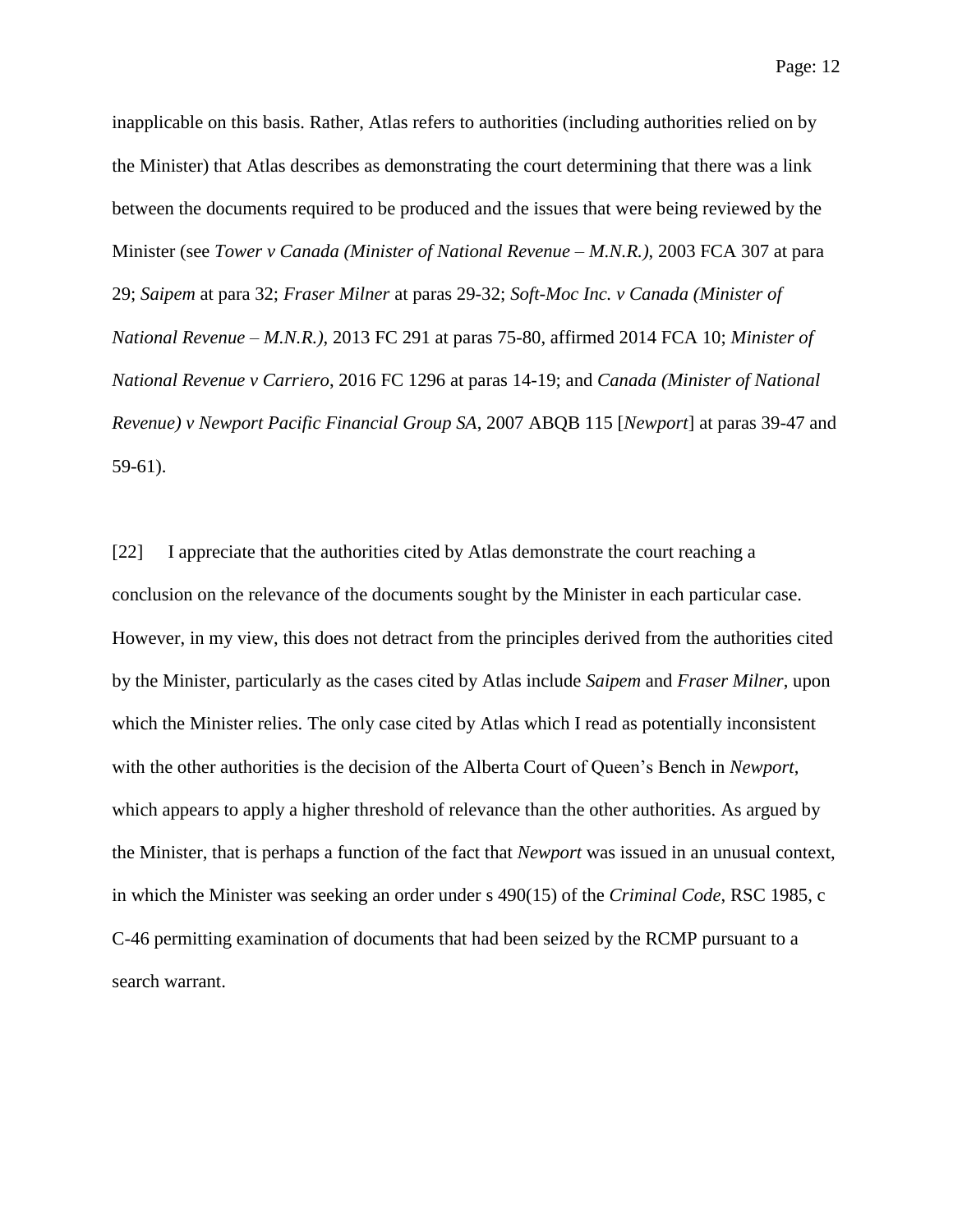Page: 13

[23] Notwithstanding the substantial efforts by both parties to canvass jurisprudence intended to support their respective positions on this issue, there appears to be little divergence between their positions on the applicable law. Both parties acknowledge that there is a low threshold of relevance to be met by the Minister, such that the Minister does not have to establish that the requested documentation is relevant, only that it may be relevant. Where the parties diverge is whether the Minister has met this threshold in the present case.

[24] The Minister emphasizes that Atlas is being audited in connection with its taxation year ending in April 2012 and that the audit relates to the transaction surrounding JMC's March 2012 acquisition of LSI, including the post-acquisition steps involving Atlas. It is undisputed that the Report was prepared for the purpose of this transaction and, as deposed in Mr. McNamara's affidavit, explains the tax profile and tax attributes of LSC and LSI and LSC's material tax exposures. The law does not require the Minister to demonstrate that the Report is relevant to a particular issue under audit. The Minister argues that it is clear that the invocation of s 231.1 and therefore s 231.7 is for a purpose related to the administration or enforcement of the Act and that the low threshold, that the Report may be relevant to an amount payable by the taxpayer under the Act, has been met.

[25] In response, Atlas relies on the evidence of Robin Margerison, the CRA auditor responsible for the aggressive tax planning portion of the audit of Atlas. Ms. Margerison swore the affidavit supporting the present application by the Minister and was subsequently crossexamined by Atlas' counsel. In the course of the cross examination, Ms. Margerison testified that CRA initially requested the Report because it was a document that resulted from JMC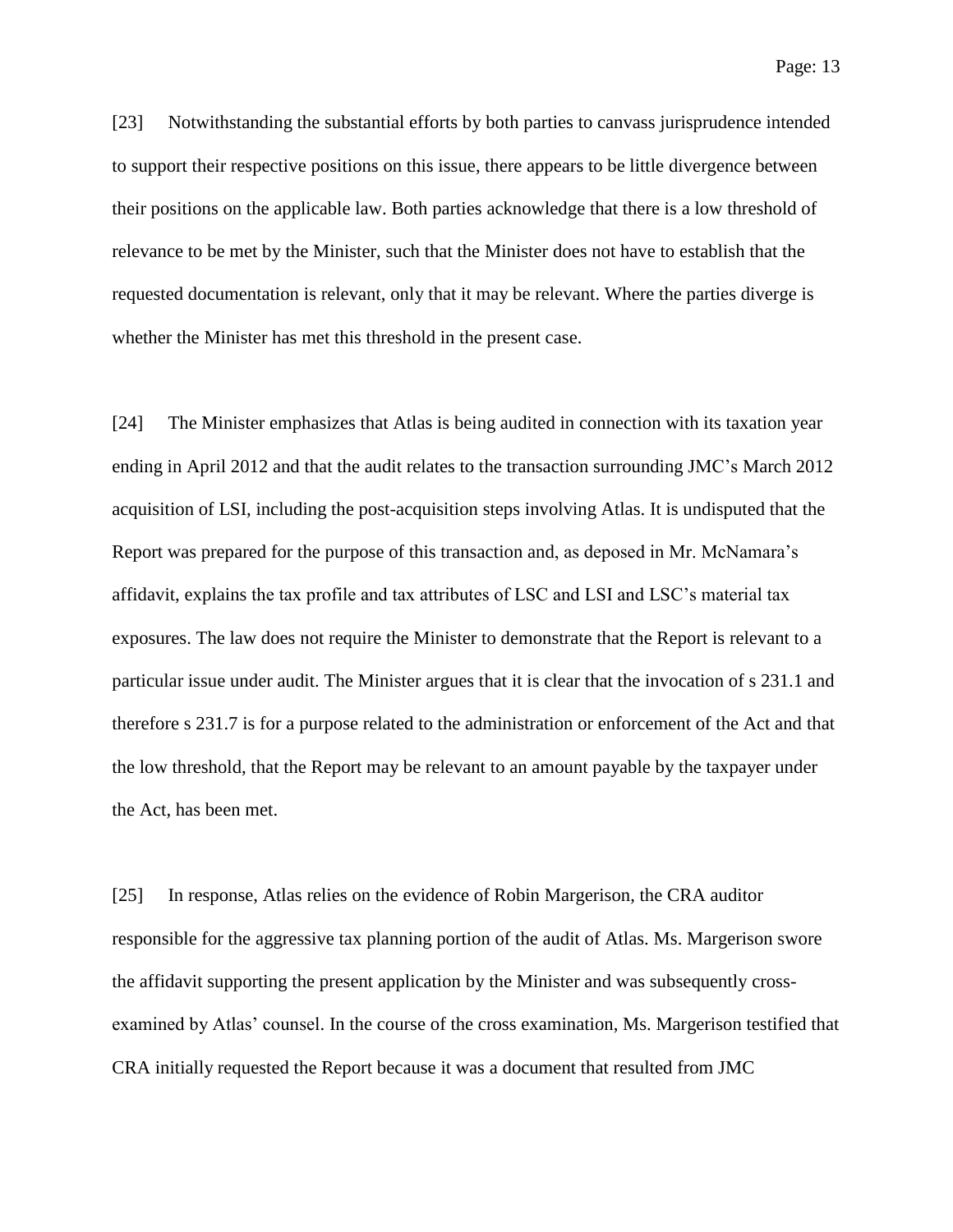commissioning the accounting firm Ernst & Young to perform certain services related to the acquisition, such that it was considered a tax planning document of the sort that CRA routinely requested. Atlas's counsel then questioned Ms. Margerison on when she formed the view that the Report could be relevant specifically to the share valuation issue that was under audit, and Ms. Margerison responded, as follows:

> 88. Q. When did it become apparent that the draft due diligence report, in your view, could be relevant to the valuation issue?

A. The scope of services, when we obtained the information from the taxpayer that identified the scope of services, then included in that scope of services there was an amount, a fee that was charged for US tax diligence, and then there was also indications in that scope of services that certain - the valuation of the Canadian side of Lakeside was also a component or could be a component of the due diligence which would impact the US side. If the Canadian side - if the value is, you know, as I said, a whole \$148 million, then if it's determined that the Canadian side for certain reasons isn't worth as much, then that means the US side is worth more, or there was certain indications that the Canadian side may be closing or shutting down certain lines which would impact their value and possibly the US value as a result of that.

[26] Atlas' counsel then referred Ms. Margerison to the Ernst & Young scope of services document about which she had been speaking, and Ms. Margerison identified the references to a planned shutdown and a fee charged for the US tax diligence. Atlas now challenges Ms. Margerison's reasoning, as the evidence indicates that the matters she identified, as suggesting the Report may be relevant to the valuation issue, all relate to aspects of the transactional due diligence that do not form part of the Report.

[27] Factually, I agree with Atlas' analysis. The scope of services document referenced by Ms. Margerison is a Statement of Work [SOW] dated December 26, 2011, entered into between JMC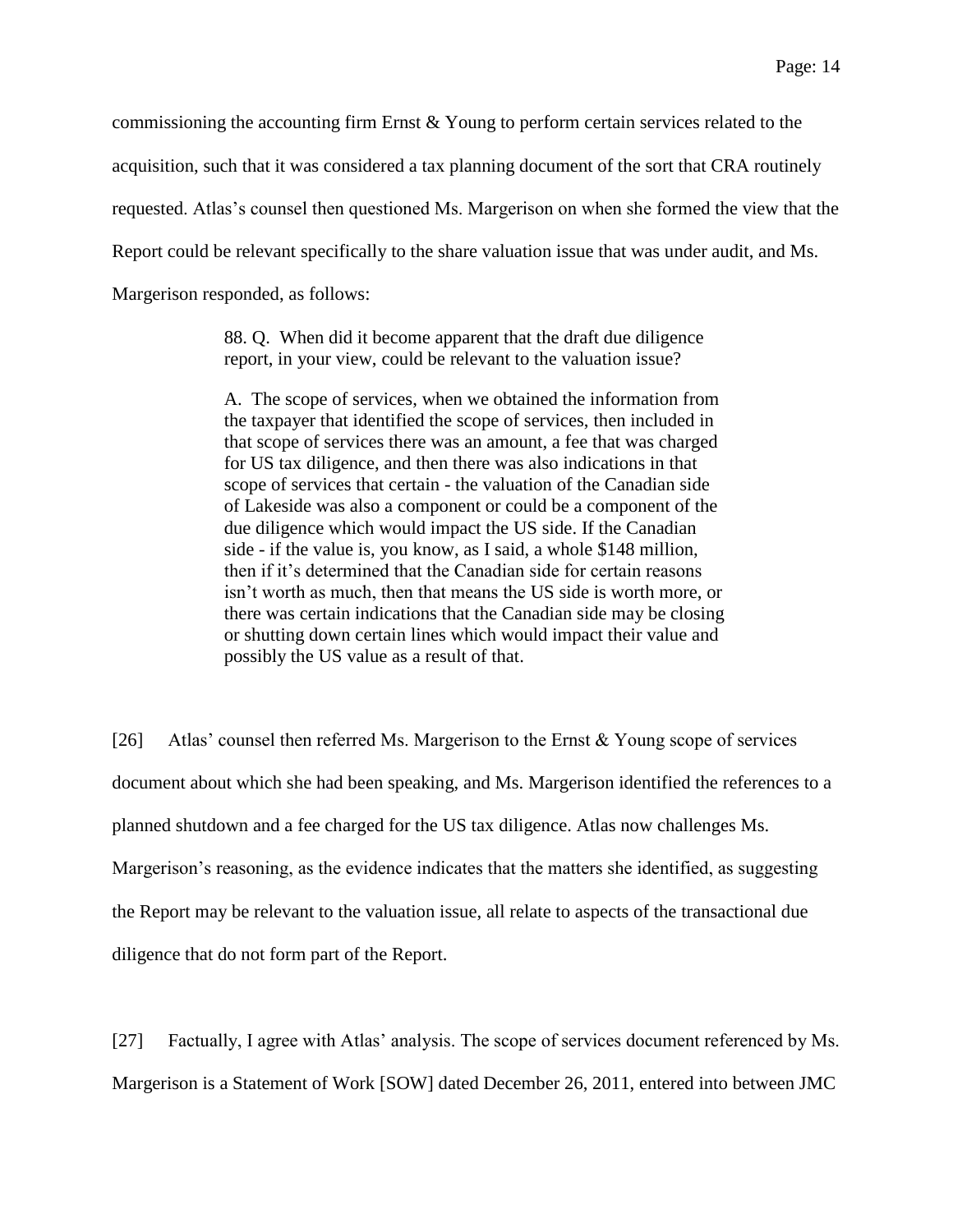and Ernst & Young LLP based in New York [EY], pursuant to which EY would perform due diligence in several areas in connection with the proposed transaction. The Canadian tax diligence, which Mr. McNamara's evidence indicates was performed by EYC and is the subject of the Report, was only one of these areas. I agree with Atlas's position that the particular elements of the scope of services identified by Ms. Margerison in cross-examination fall outside the scope performed by EYC and therefore would not be the subject of the Report.

[28] However, I do not regard this analysis as undermining the Minister's ability to satisfy the low threshold of relevance applicable under s 231.1. As argued by the Minister, it is clear that the Report was prepared for purposes of the transaction that is under audit. As previously explained, the Minister need not demonstrate that the requested document is relevant to a specific issue under audit. Ms. Margerison stated in response to re-examination by the Minister's counsel that, without seeing the Report, she cannot know whether the information in it is relevant to the audit. This observation is consistent with the authorities cited above.

[29] Moreover, I find the broader reasoning identified in the excerpt from Ms. Margerison's cross-examination quoted above to be sound. She identified the possibility that the valuation of the Canadian side of the acquisition would impact the US side. As I understand it, the valuation issue under review in the audit involves at least in part the question whether the post-acquisition transfer by LSI to JMC of the Lakeside US shares for a stated value of \$57 million represented fair market value for those shares. The overall acquisition for \$148 million involved assets, both tangible and intangible, in Canada and the US. It follows logically that information relevant to the value of the Canadian assets may be relevant to the value of the US assets and therefore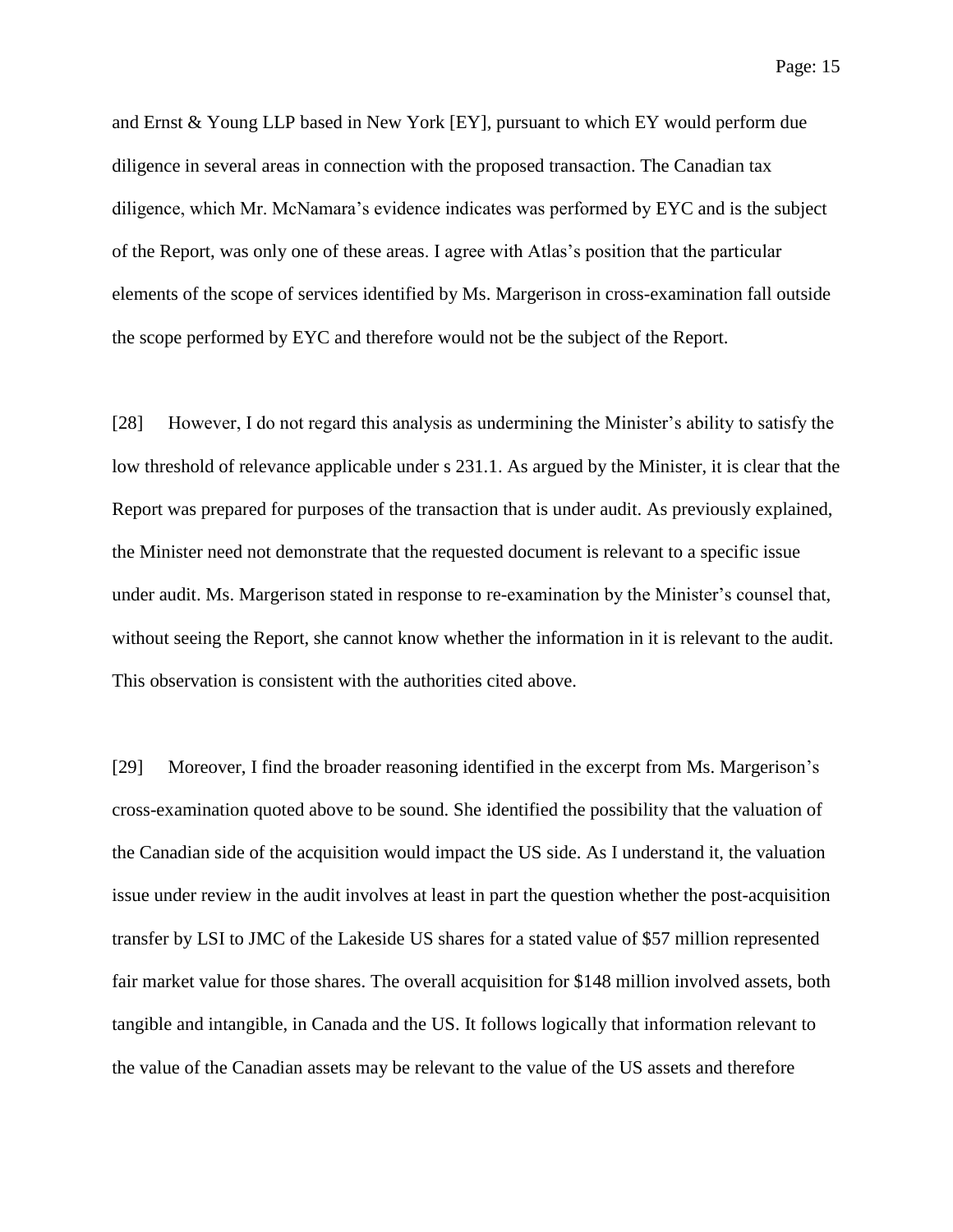Page: 16

whether the \$57 million ascribed to the US assets through the post-acquisition non-arm's length share transfer represents a reasonable valuation. Therefore, if the information in the Report may be relevant to the value of the Canadian assets, it may be relevant to the valuation of the US shares that CRA is reviewing. As previously noted, Mr. McNamara describes the Report as including an explanation of the tax attributes of LSC, as well as LSC's material tax exposures. He explained in cross-examination that the term "tax attributes" refers to assets and liabilities. I therefore have little difficulty in concluding that the low threshold for relevance is met in this case.

[30] In conclusion on this issue, I find that the Minister's purpose in seeking the Report relates to the administration or enforcement of the Act and that the information in the Report may be relevant to an amount payable by the taxpayer under the Act.

## C. *Is the Report protected by solicitor-client privilege?*

[31] As with the relevance issue, the parties' arguments surrounding the issue of whether the Report is protected by solicitor-client privilege demonstrate little divergence in their positions as to the applicable law. Rather, the divergence arises in the application of the law to the facts of this case.

[32] Section 231.7(1)(b) provides that, to order the provision of a document to the Minister under that section, the Court must be satisfied that the document is not protected from disclosure by solicitor-client privilege. In *Redhead Equipment Ltd. v Canada (Attorney General)*, 2016 SKCA 115 [*Redhead*], a case relied upon by both parties in this matter, the Saskatchewan Court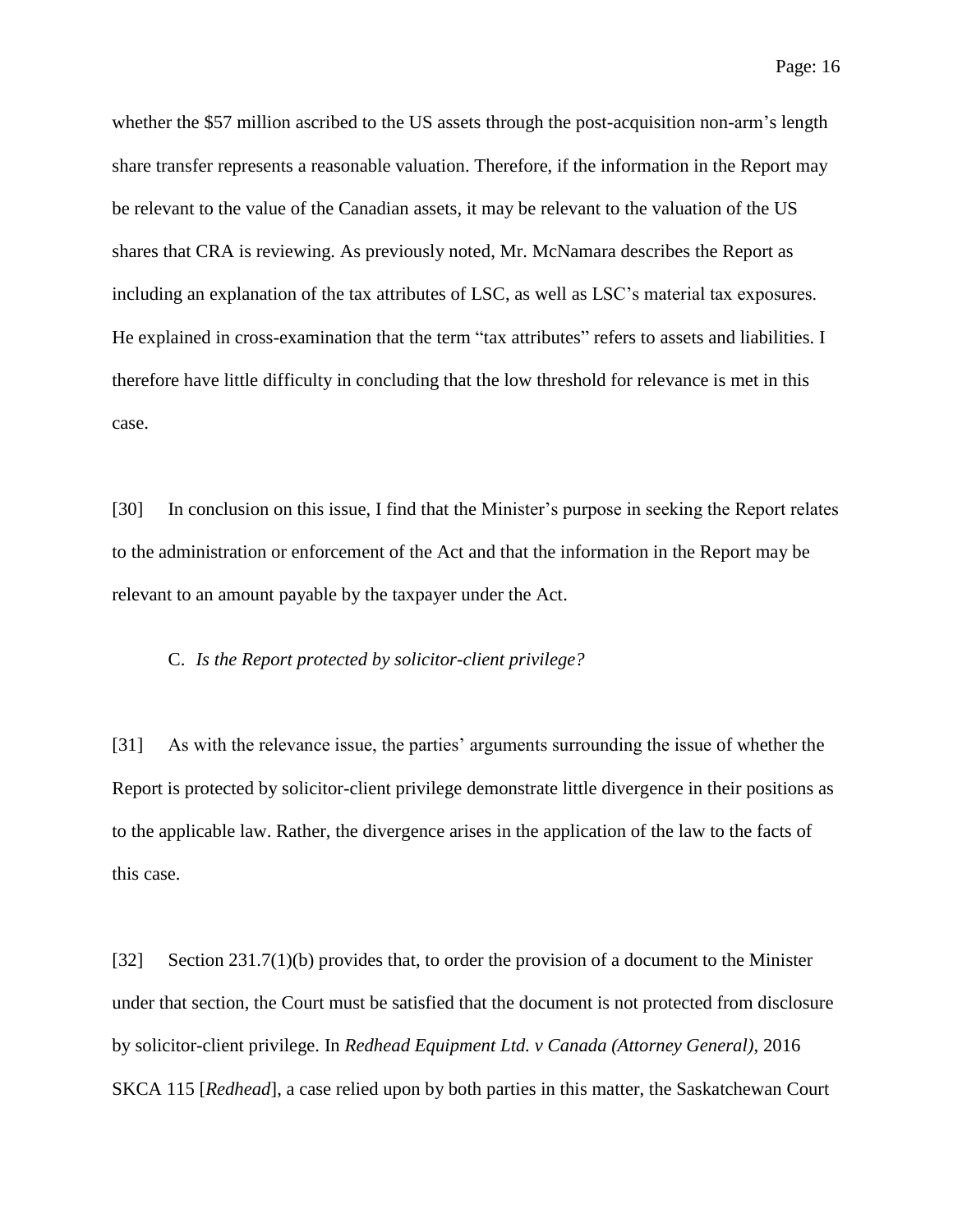of Appeal described as follows, at paragraph 31, the criteria to establish solicitor-client privilege and the applicable burden of proof:

> [31] I turn now to an examination of the jurisprudence. The criteria to establish solicitor-client privilege are described by the Supreme Court in *Solosky v Canada*, [1980] 1 SCR 821 at 837:

- (i) a communication between solicitor and client;
- (ii) which entails the seeking or giving of legal advice; and
- (iii) which is intended to be confidential by the parties.

The party asserting the privilege carries the burden of proof.

[33] Clearly the Report does not represent a direct communication between solicitor and client, as it was prepared by an accounting firm. However, *Redhead* provides an analysis of the circumstances in which solicitor-client privilege can apply to a document generated by a third party and, in particular, an accountant. After canvassing jurisprudence providing guidance on the application of privilege, the Court stated as follows, at paragraphs 41 and 45:

> [41] Based on the foregoing, the privilege extends to all situations in which the third party functions as an interpreter of information provided by the client for the solicitor or serves as a conduit of advice from the solicitor to the client or a conduit of instructions from the client to the solicitor, or employs expertise in assembling information provided by the client and in explaining it to the solicitor.

[45] From the foregoing jurisprudence, some principles regarding communications with and of third parties such as accountants can be extracted:

> (a) communications of accountants are not in themselves privileged;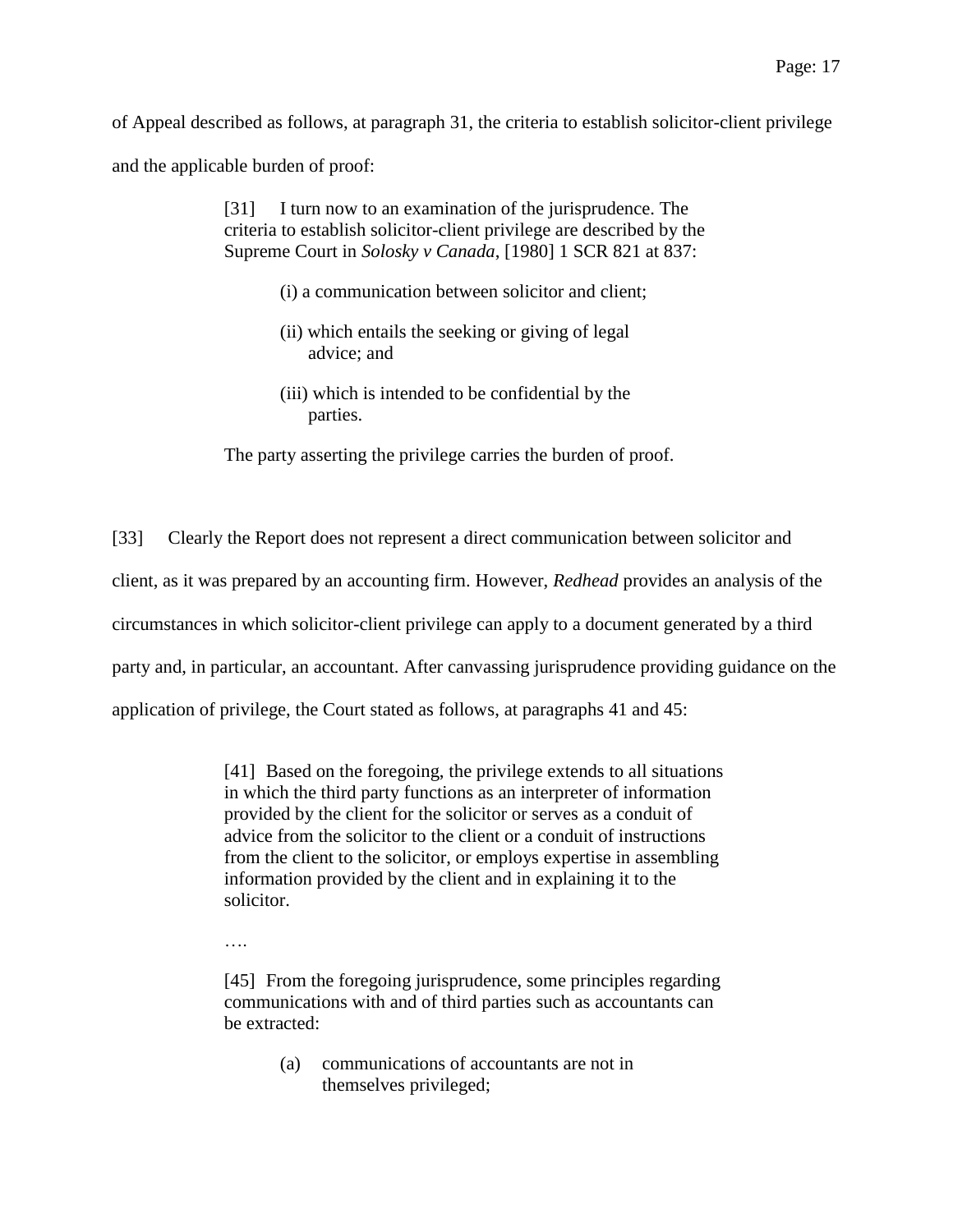- (b) facts and figures are not in themselves privileged but may be if they are part of a communication which is privileged;
- (c) whether a communication is privileged depends on the function served by the third party in relation to the communication;
- (d) the privilege extends only to communications in furtherance of a function essential to the solicitor-client relationship or the continuum of legal advice provided by the solicitor, for example:
	- (i) a channel of communication between solicitor and client;
	- (ii) a messenger, translator or transcriber of communications to or from the third party by the solicitor or client;
	- (iii)employing expertise to assemble information provided by the client and explaining the information to the solicitor; and
- (e) no privilege attaches to a communication to an accountant who must consider it and provide his or her own accounting opinion.

[34] The Minister also refers the Court to the decision of the Ontario Superior Court of Justice in *L'Abbé v Allen-Vanguard Corp.*, 2011 ONSC 7575 [*L'Abbé*], which dealt specifically with claims of privilege over documents generated in the course of due diligence conducted as part of a decision whether to make a share purchase. After reviewing the nature of a due diligence process in the context of a contemplated transaction, the Court explained as follows at paragraph 46:

> [46] It is important to remember that the ultimate objective of these inquiries is a business decision – whether or not to proceed with the purchase or whether or not to lend money to fund the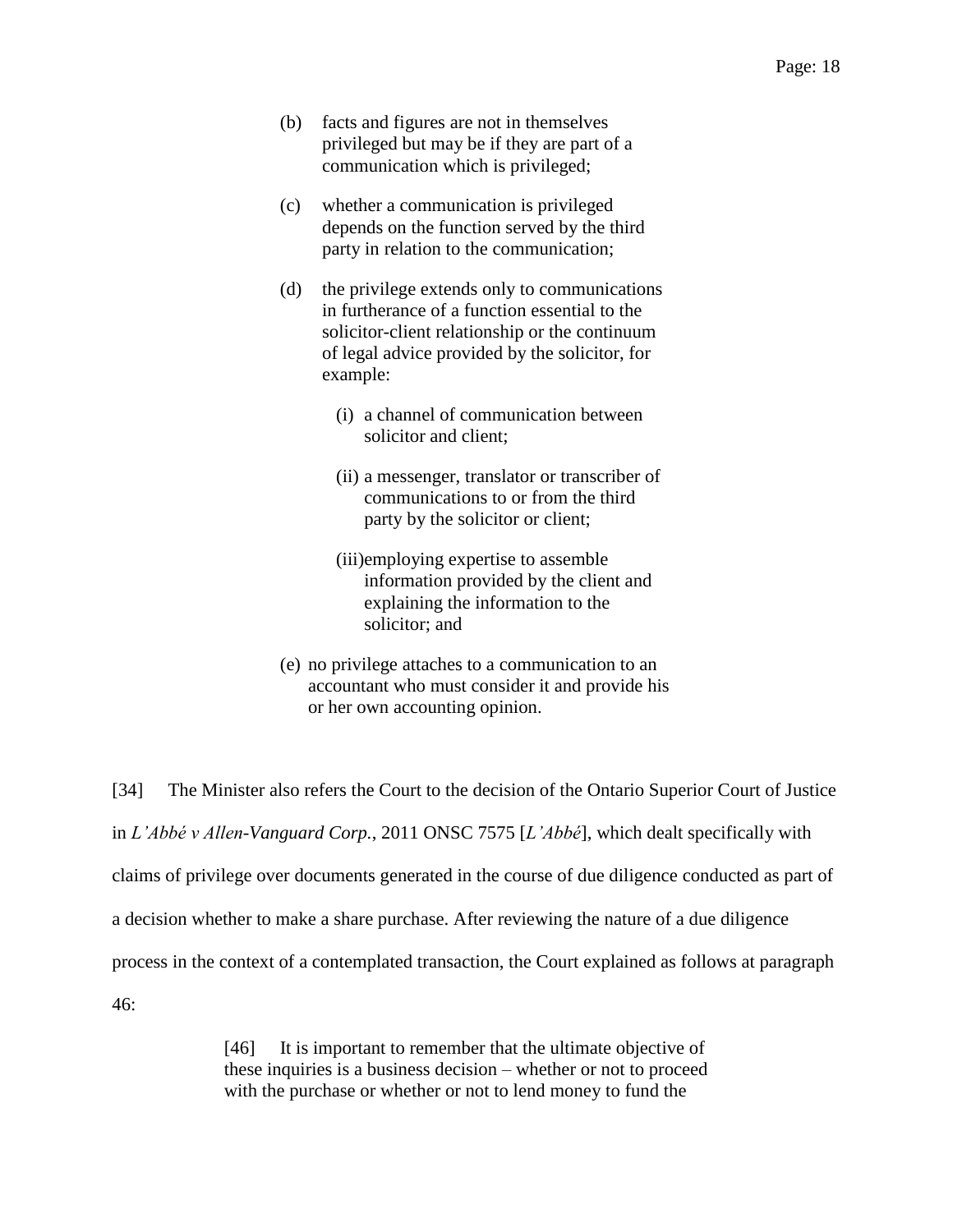acquisition. In that sense the ultimate outcome is not a legal opinion but business advice. Most of the inquiries made in support of the due diligence processes are not legal inquiries and they are not gathered for the purpose of giving legal advice.

[35] However, Atlas points out that the Court in *L'Abbé* did not rule out the possibility that some documentation generated in the course of a due diligence process could be subject to a legitimate privilege claim (see paragraphs 51-52). At paragraph 53, the Court emphasized the requirement to assess the principal purpose for which a document is created:

> [53] For all of these reasons, I conclude that the due diligence documents are not inherently privileged. Any claims of privilege over specific components of the due diligence will have to be shown to be exceptions. That would require that they be either legal advice or documents created for the principal purpose of obtaining such advice and that also survive any deemed waiver of privilege created by these pleadings.

[36] Atlas also emphasizes the importance of focusing not upon the purpose for which the overall due diligence was conducted, but rather upon the principal or dominant purpose behind the creation of the particular document for which privilege is claimed. I agree that this position is supported by the jurisprudence canvassed above and is the correct analysis for the Court to undertake.

[37] The parties take different positions as to the principal purpose for retention of EYC and generation of the Report. The Minister argues that its purpose was to inform JMC's business decision whether to proceed with the acquisition of LSI and that any subsequent use by JMC's counsel, Stikeman, does not serve to cloak the document in privilege. Atlas argues that the Report minimally informed the business decision to proceed with the acquisition and that its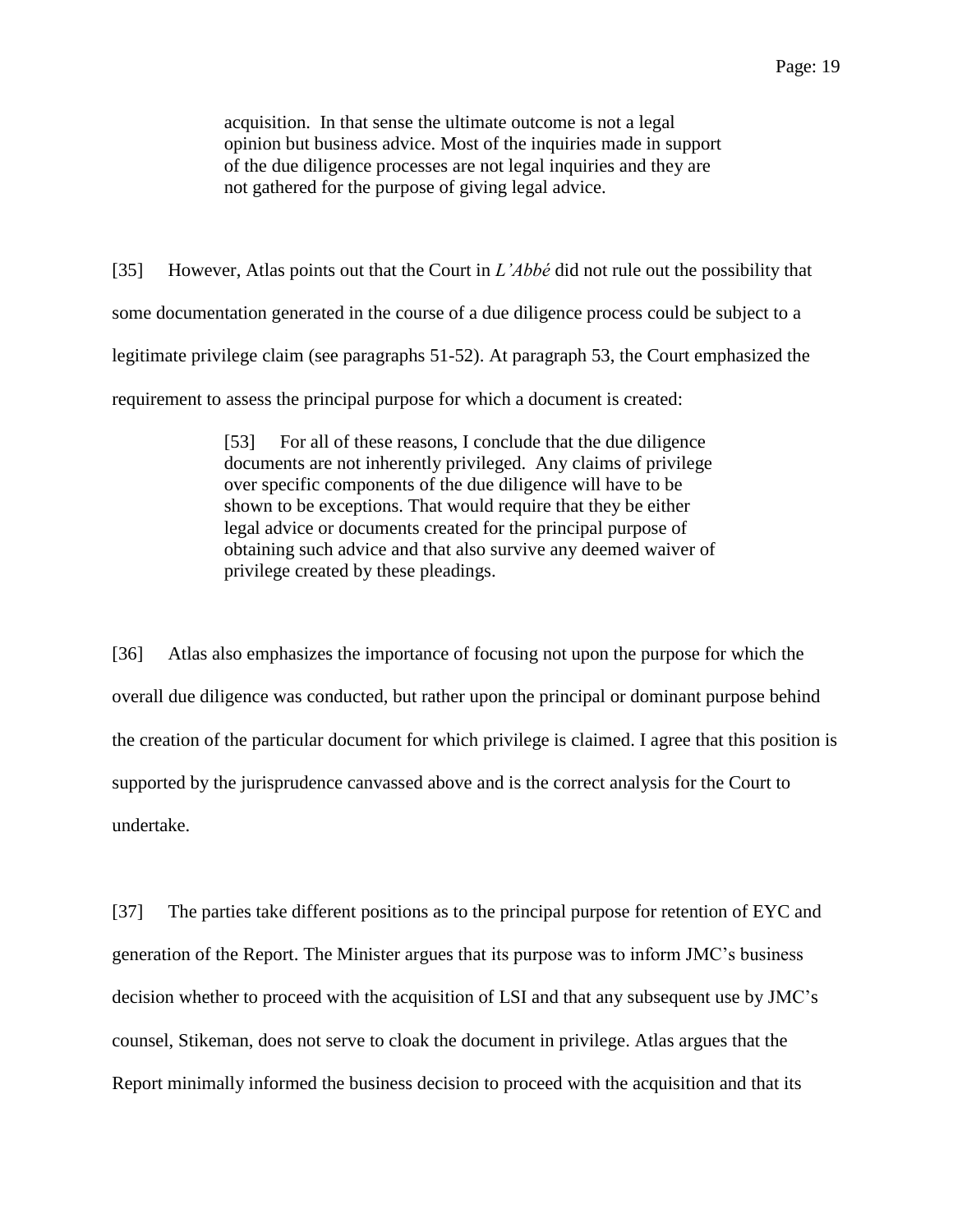principal purpose was to provide information to Stikeman to inform their provision of legal advice as to how to structure the LSI acquisition. Adjudicating this question, the principal purpose for generating the Report, and the broader question whether the Report falls within the circumstances contemplated by the jurisprudence in which a document produced by a third party accountant may be privileged, requires examination of the evidence as to the events surrounding this transaction.

[38] The relevant evidence can be derived principally from the affidavit of Mr. McNamara and his answers on cross-examination. While Atlas has also filed an affidavit of Angela Miu, Zekelman's Vice President of Tax, Ms. Miu explains that she entered the employ of Zekelman (and previously JMC) in January 2014. Ms. Miu had direct involvement in the interactions with CRA, as the audit appears to have commenced shortly after she joined JMC. However, she has no firsthand knowledge of the events surrounding the transaction in late 2011 and early 2012, and in any event her evidence adds little to that of Mr. McNamara.

[39] I turn first to the timeline of events in the transaction. Mr. McNamara explained that, in early December 2011, LSI initiated the process of attempting to sell its shares. JMC reviewed the initial marketing material that LSI assembled to promote the sale and, on December 16, 2011, JMC issued a letter of intent, which was signed by LSI on December 20, 2011 and contemplated JMC performing due diligence investigations by January 9, 2012.

[40] After entering into the letter of intent, Mr. McNamara hired professionals to assist with the due diligence and to assist with structuring the potential transaction. He explained that he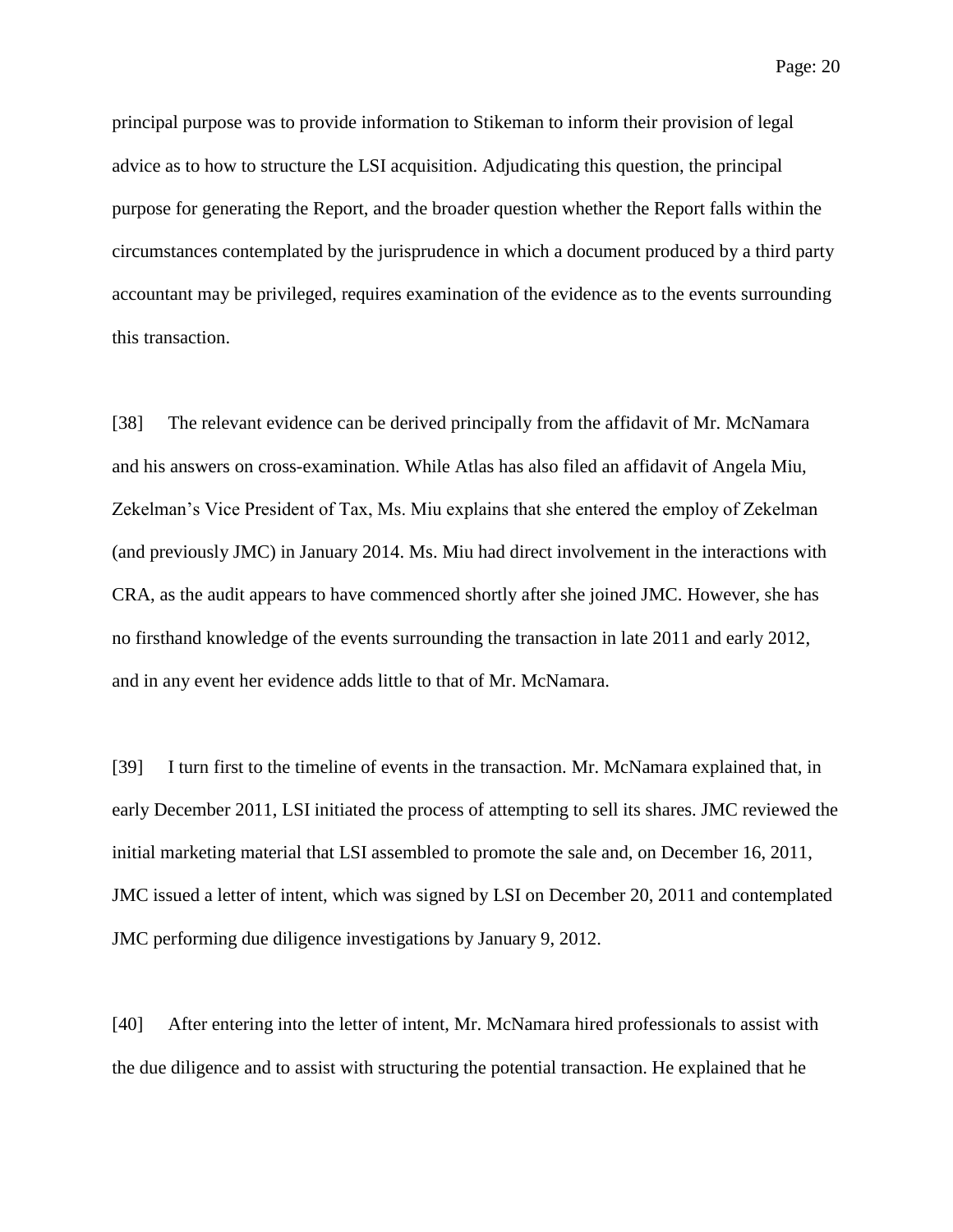Page: 21

engaged Stikeman to assist with the structure and, because JMC had received information that LSI or LSC had a significant Canadian tax loss carry-forward and this could be an attractive feature for JMC, he asked Stikeman about tax due diligence. Stikeman advised Mr. McNamara, who is an American mergers and acquisitions attorney, that in Canada it was typical to hire an accounting firm to perform Canadian tax due diligence and recommended that JMC engage EYC to perform that work.

[41] JMC already had a Master Service Agreement dated October 11, 2011 in place with EY to govern its services. JMC and EY entered into a SOW dated December 26, 2011 to apply specifically to the due diligence services to be provided in relation to the proposed acquisition of LSI. The SOW identified areas of due diligence consisting of financial and accounting, Canadian tax diligence, US tax diligence, and pensions, OPEBs and equity plans.

[42] The Canadian tax diligence work was performed by EYC, which issued the Report related to its work on January 6, 2012. It will be recalled that the Report was a draft. Mr. McNamara explained that the Report was never issued in final form and that it is a common practice for him not to incur the expense associated with the preparation of a final report. The Report related solely to the Canadian tax diligence work, and Mr. McNamara's evidence is that no written reports were prepared in relation to any of the other areas of due diligence work.

[43] On January 10, 2012, JMC and LSI agreed to amend the letter of intent to extend the deadline for completion of due diligence investigations to January 19, 2012, although JMC acknowledged in the amending letter that the due diligence investigation was materially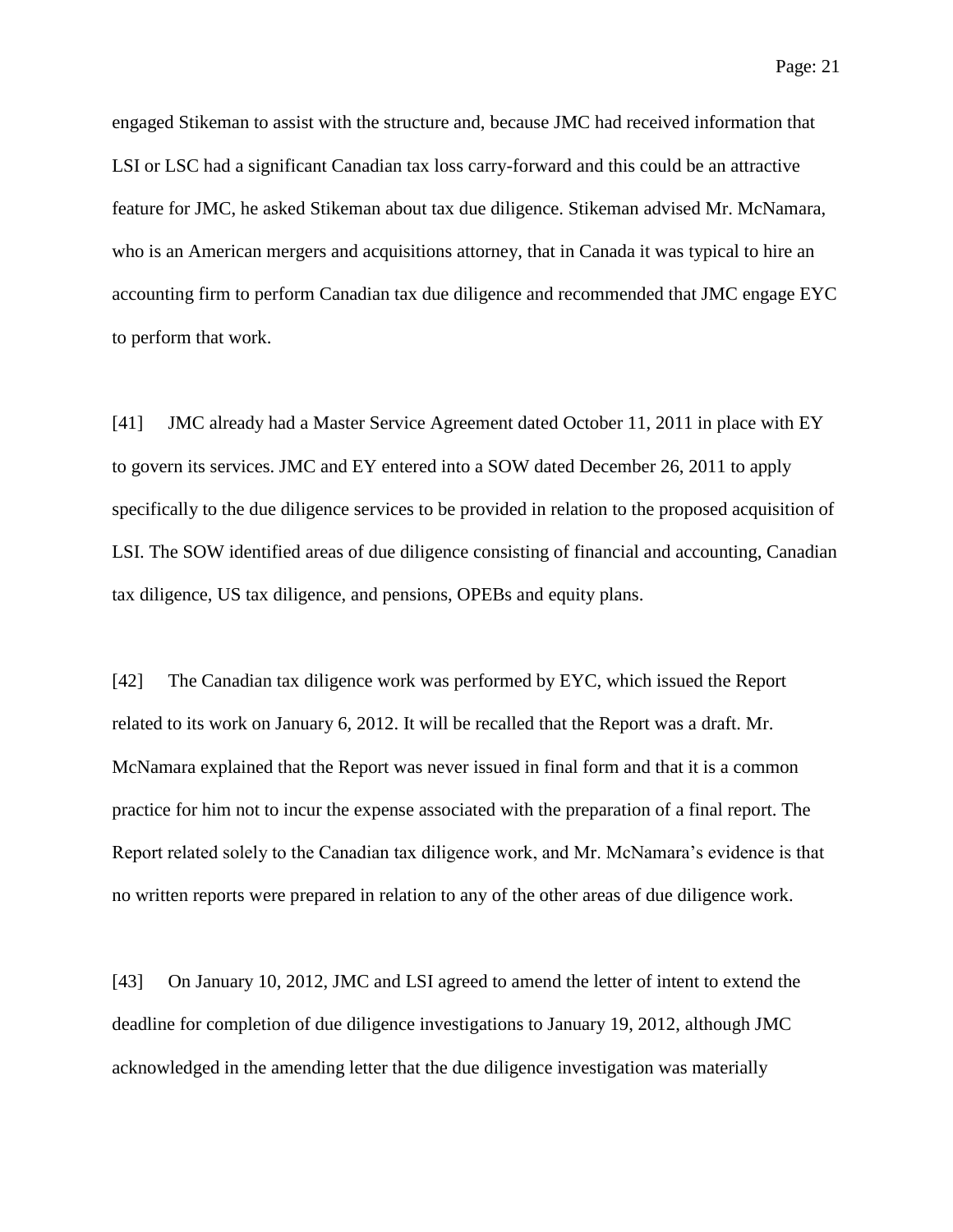complete. Between January 10 and 25, 2012, JMC and LSI engaged in negotiations, which resulted in agreement on a share price and the execution of an Arrangement Agreement dated January 25, 2012 to govern the share purchase transaction. The Arrangement Agreement contemplated the acquisition of the shares in LSI being implemented through a Plan of Arrangement under s 182 of *Ontario Business Corporations Act*, RSO 1990, c B 16. The Plan of Arrangement was approved by an order of the Ontario Superior Court of Justice on March 29, 2012, the acquisition was closed on March 30, 2012, and the post-acquisition steps then ensued.

[44] Turning to the role of the Report in the transaction, Mr. McNamara's affidavit describes the purpose of JMC's engagement of EY and the Canadian tax review as follows:

> 13. JMC engaged EY to provide due diligence services (including the limited scope Canadian tax review) in respect of the Lakeside Acquisition because of the expertise required to: (i) review and assemble the Canadian tax information relating to LSC and LSI that was made available to JMC and its representatives by LSI pursuant to the Letter of Intent, and (ii) explain such information to Stikeman Elliott LLP ("Stikeman"), JMC's external legal counsel, in order for Stikeman to provide legal advice to JMC in respect of the Lakeside Acquisition.

….

16. As JMC's objective was to structure the Lakeside Acquisition in the most tax–efficient manner and JMC would be required to assume the risk relating to the historical tax exposure of LSI (and the other entities within the LSI group) if it were to acquire LSI, the purpose of the limited scope Canadian tax review was to describe and explain the tax profile and tax attributes (such as non-capital losses) of LSC and LSI (including their quantum) that could be impacted by or potentially utilized in the structuring of the proposed Lakeside Acquisition, and to determine whether LSC or LSI had any material tax exposures (including contingent tax liabilities) resulting from their Canadian tax filings for the 4 taxation years ended before the acquisition.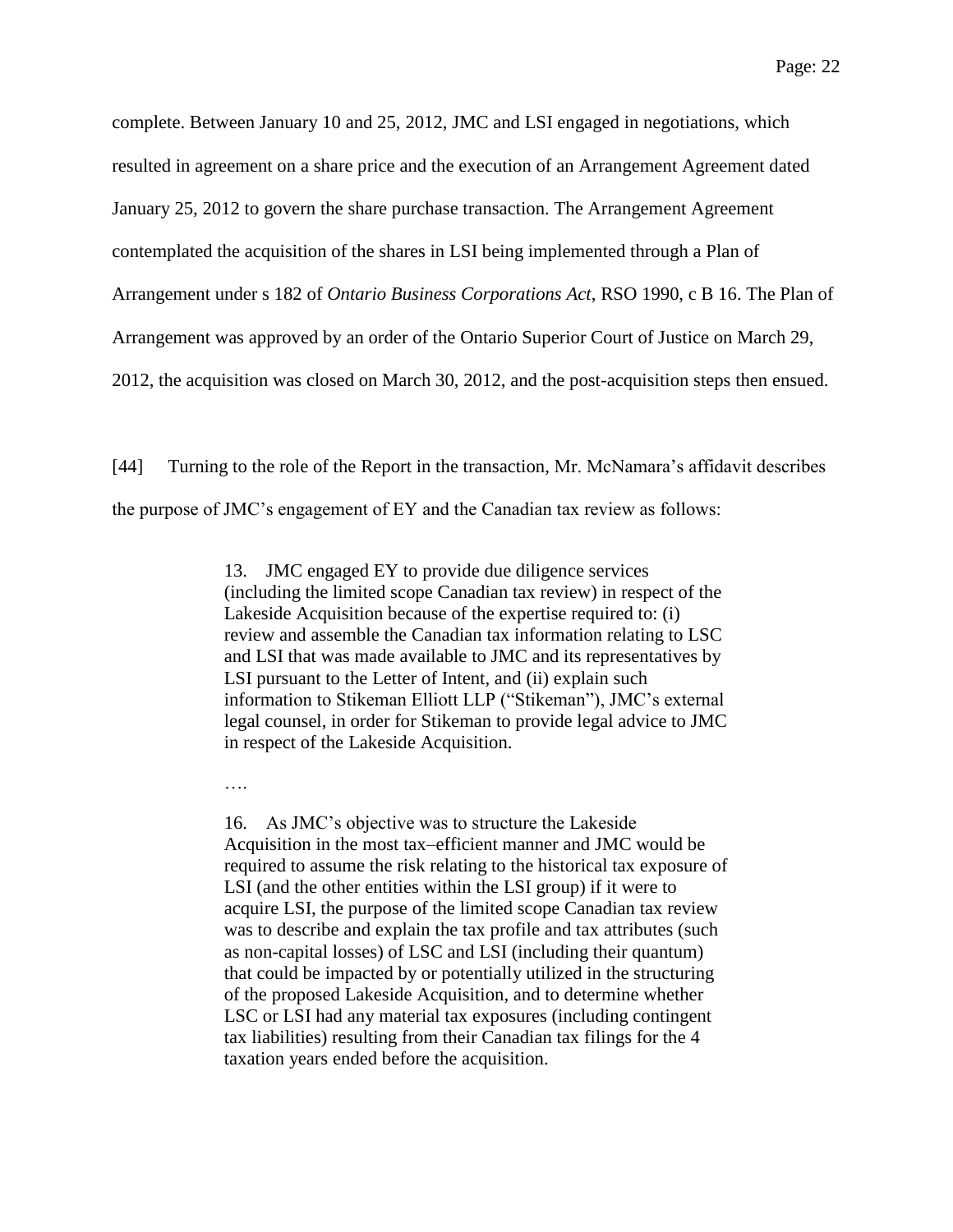[45] LSI had advised JMC, before execution of the letter of intent on December 16, 2011, that LSI or LSC had a significant Canadian tax loss carry-forward. However, Mr. McNamara stated in cross-examination that he became aware of the details of the tax loss through the January 6, 2012 Report and that, more importantly, Stikeman became aware of the details, as he did not have sufficient knowledge of Canadian tax law for the details to be useful to him.

[46] The evidence surrounding the communication of the Report, or the information in it, to Stikeman is not particularly clear. Indeed, it is not clear that the Report itself was ever provided to Stikeman. Mr. McNamara's affidavit states that EY provided the Report to him and to Russ Compton, JMC's Director of Tax, and that they shared it internally with senior executives of JMC. When asked about this on cross examination, Mr. McNamara stated that he did not remember when the Report was provided to Stikeman but that he and Mr. Compton had conversations with Stikeman about the tax attributes of Lakeside starting in mid to late January 2012. Mr. McNamara's affidavit attaches an email dated January 12, 2012 that he received from Mr. Compton, in which Mr. Compton refers to having discussed the plan of arrangement with Stikeman, notes that there are some questions regarding tax loss utilization that Stikeman is looking into, and identifies the need to provide Stikeman with due diligence information when available.

[47] Mr. McNamara also states in his affidavit that, given the technical nature of the information in the Report, JMC instructed Stikeman to discuss with EY and EYC certain tax issues related to the LSI acquisition. Mr. McNamara further states that he has been informed by the associate partner at EYC who was responsible for the Canadian tax review that he spoke with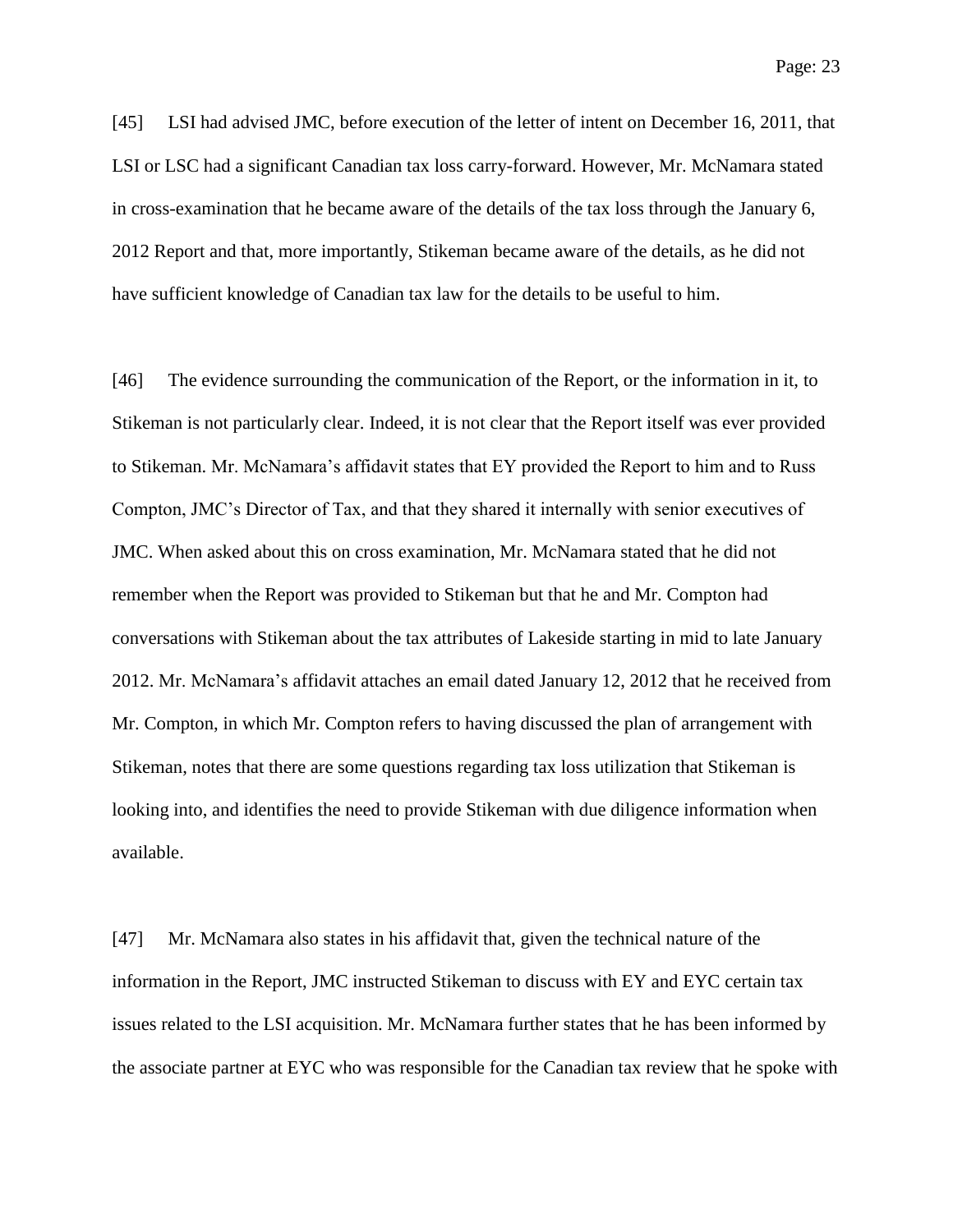Stikeman in early March 2012 and provided Stikeman with information regarding the tax profile and tax attributes of LSI and LSC that were described in the Report. Ms. Miu testified in crossexamination as to her understanding that Stikeman used the findings in the Report to prepare the tax structuring strategy for the transaction.

[48] Atlas acknowledges that the findings in the Report related to the Canadian tax due diligence factored into the decision whether to proceed with the purchase of LSI, but its position is that such influence was minimal, while its influence on the structuring of the transaction by Stikeman was significant. Atlas refers to Mr. McNamara's evidence in cross-examination that, on some level, like any asset of the company to be acquired, the information in the Report was taken into account by JMC in making the decision to proceed with the acquisition, but that it was not a material piece of the decision and was not a consideration in negotiating the purchase price of the LSI shares. In contrast, Mr. McNamara described the tax component as impacting more significantly how the transaction was structured. Atlas emphasizes the following extract from Mr. McNamara's evidence in cross-examination which includes this description:

> 337. Q. And then, if I understood your answer earlier, the tax information that you talked about was just a piece of all that.

- A. Just a piece of all that. That's with respect to, you know, whether we purchase or not, right? Now, the tax component becomes much more impactful as to how you structure it.
- Q. So the decision to purchase is made first.
- A. Yes, considering the potential benefits of any structuring.
- Q. So that's also a factor that goes into making the decision to purchase?
- A. Sure.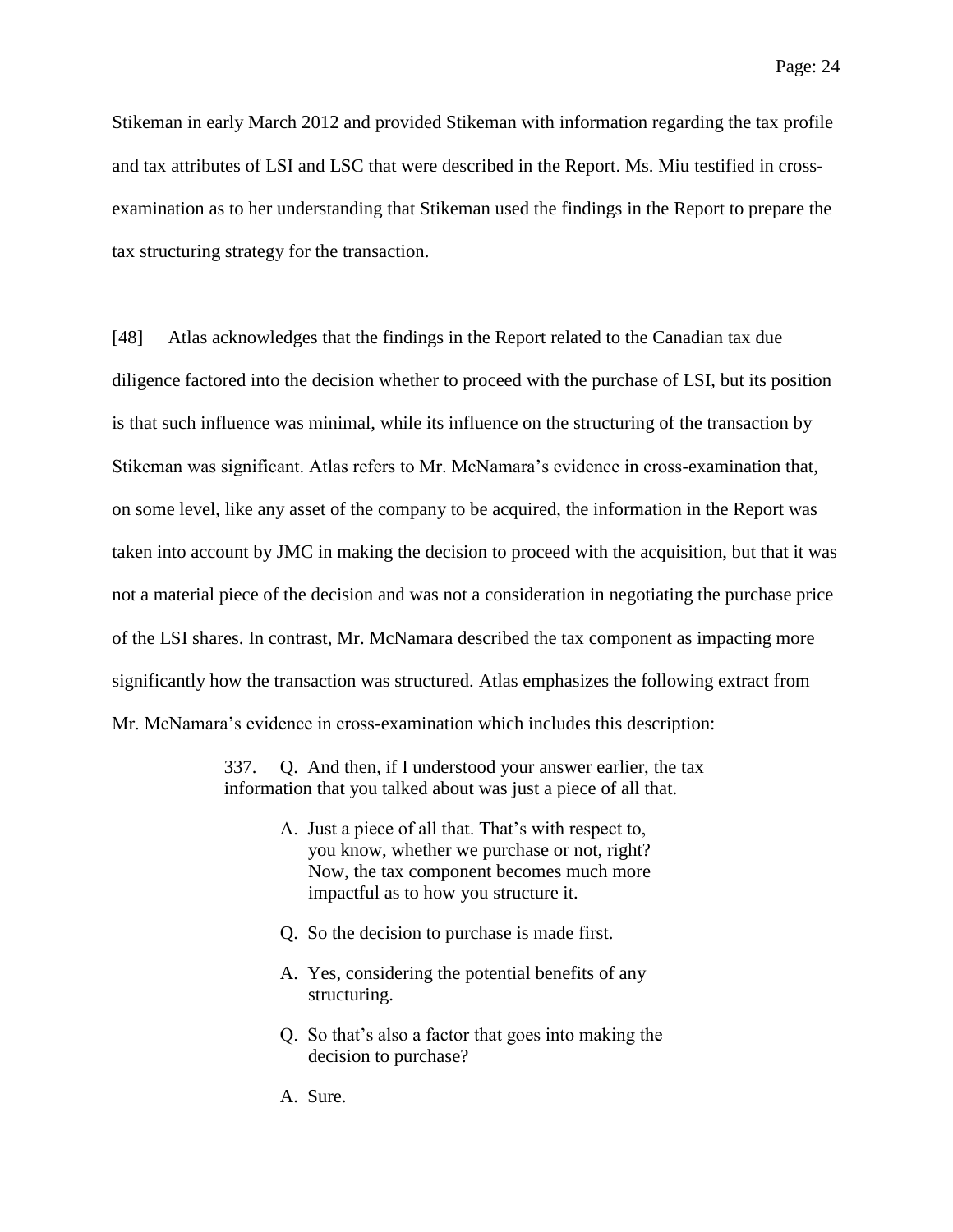- Q. To acquire. And just so that I have it in my mind, you look at the assets and one of the assets that would be included is tax information.
- A. Correct.
- Q. And I think later on you call it …
- A. It could be a liability, right, but, yes, you look at the collective of the business, the assets and the liabilities.
- Q. And later on you call it tax attributes.
- A. That's fair, because attributes denotes both assets and liabilities.

[49] Mr. McNamara also explained in cross-examination the overall process by which JMC made the decision to proceed with the transaction and agreed upon the share price. In early January 2012, it became clear to JMC that LSI was distressed and that it had not achieved a lot of what it purported to achieve. JMC identified operational issues and financial issues and made the decision that, from its perspective, the equity of the business was actually worthless. JMC remained interested in the purchase, because LSI had been rebranding itself as an oil country tubular business, a market segment that JMC wish to enter, and JMC believed that the purchase would accelerate its entry into that business. However, it was no longer willing to pay the purchase price that had been agreed in the December 16, 2011 letter of intent.

[50] Therefore, following issuance of the amending letter dated January 10, 2012, JMC negotiated with LSI in an effort to reach agreement on as low as possible a purchase price. Mr. McNamara explained that this price was not derived mathematically based on the value of the business, but rather represented the lowest price to which LSI would agree. Also, after JMC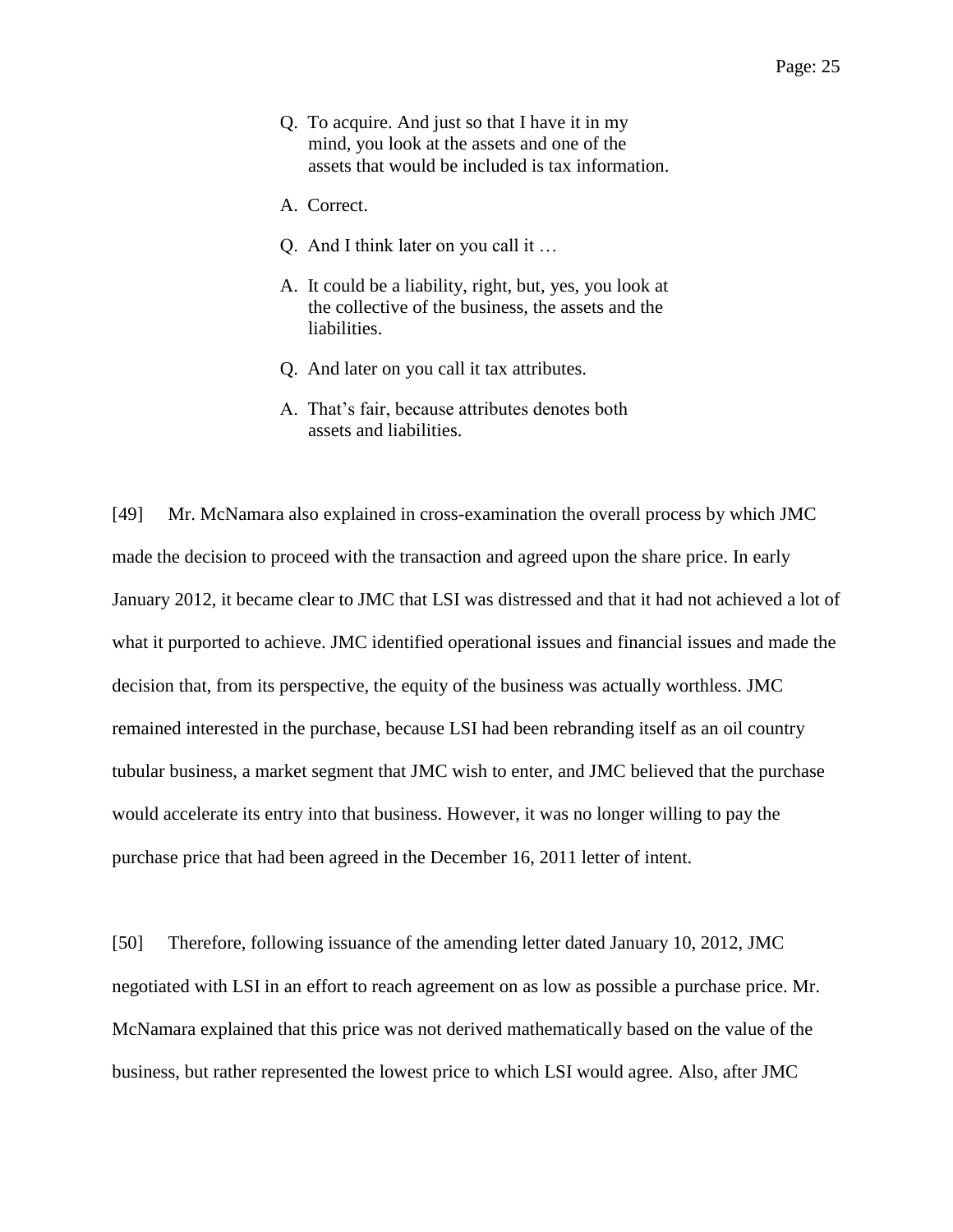concluded that the equity in LSI had no value, such that the results of the due diligence were no longer relevant to the share price, its due diligence consisted of looking for large potential liabilities, referred to by Mr. McNamara as "giant red flags" or "nuclear bombs," which could potentially result in the decision not to proceed with the transaction. No such concerns were identified, and by January 25, 2012, an agreement had been reached on the share price, for which the transaction was subsequently completed in March 2012.

[51] Analysing the evidence, I agree with Atlas' characterization of the decision to retain EYC to conduct the Canadian tax diligence and the subsequent generation of the Report as having dual purposes. JMC wished to obtain information as to the tax attributes of LSI and LSC with a view to informing both the business decision, whether to proceed with the transaction and at what price, and the decision about how to structure the transaction. I also accept that both purposes were engaged as of the time EYC was retained and generated the Report, particularly given Mr. McNamara's evidence that the potential benefits of the structure of the transaction can influence the decision whether to purchase.

[52] However, I disagree with Atlas' position that the dominant purpose was the provision of tax information to Stikeman to inform the structuring of the transaction. I accept that this perhaps became the dominant purpose as the due diligence and negotiation proceeded, because JMC reached the conclusion that the equity in the target company had no value. The assets or liabilities represented by the Canadian tax attributes therefore ended up having no effect on the share purchase price. With respect to the decision that JMC made to proceed with the transaction, the tax-related assets were a consideration, but no more so than other non-material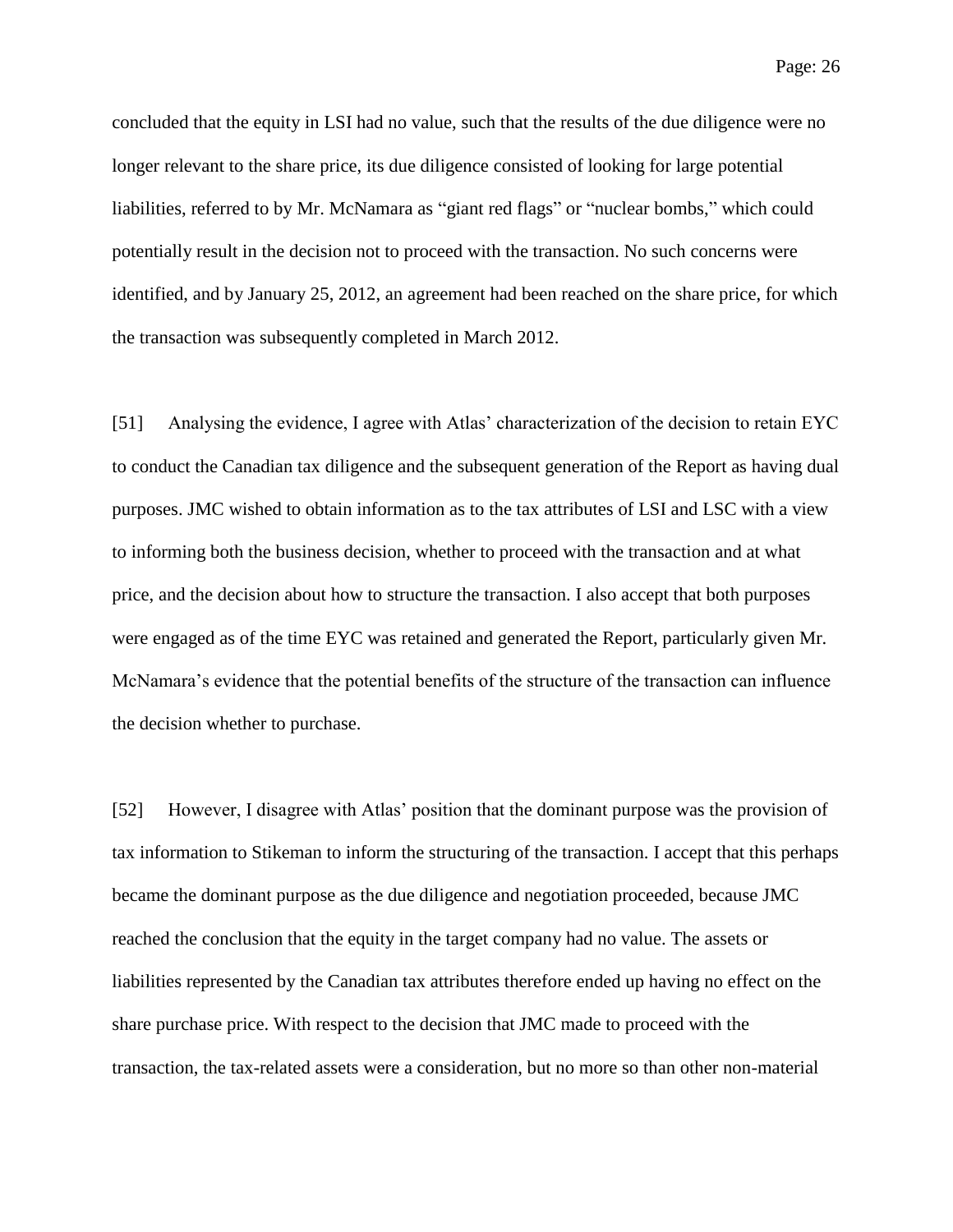Page: 27

assets, and the effect of tax-related liabilities was similarly limited, as JMC identified no "nuclear bombs" associated with tax attributes or other aspects of the transaction. However, this outcome was not known at the time the Report was commissioned. Nor does the evidence establish that this outcome was known when the Report came into existence, which is the relevant time at which to analyse its purpose (see *Jordan v Towns Marine Electronics Ltd.*, (1996) 110 F.T.R. 22 (FCTD) at paras 30-32).

[53] At the time EYC was retained on December 26, 2011 to perform the relevant work, the Canadian tax diligence was one of several categories of due diligence that JMC was undertaking with the assistance of third parties. Mr. McNamara confirmed that he arranged assistance with the Canadian tax diligence, because JMC had been advised by LSI that there was a Canadian tax loss carry-forward, the value of which could be an attractive feature for JMC. He also explained that tax efficiencies associated with the structure of a transaction may affect the value of the transaction, even though that turned out not to be the case with this particular purchase. Mr. McNamara testified that, in early January 2012, it became clear to JMC that LSI was distressed. However, the evidence does not indicate with any precision when the results of the diligence process ceased to be relevant to the pricing of the transaction or the decision to proceed with the transaction, other than that the January 10, 2012 amending letter of intent indicated that the due diligence investigation was by then materially complete. By that date, the Report had been issued, on January 6, 2012, and the evidence does not establish that there had by January 6, 2012 been a change in the purpose for which the Report was commissioned.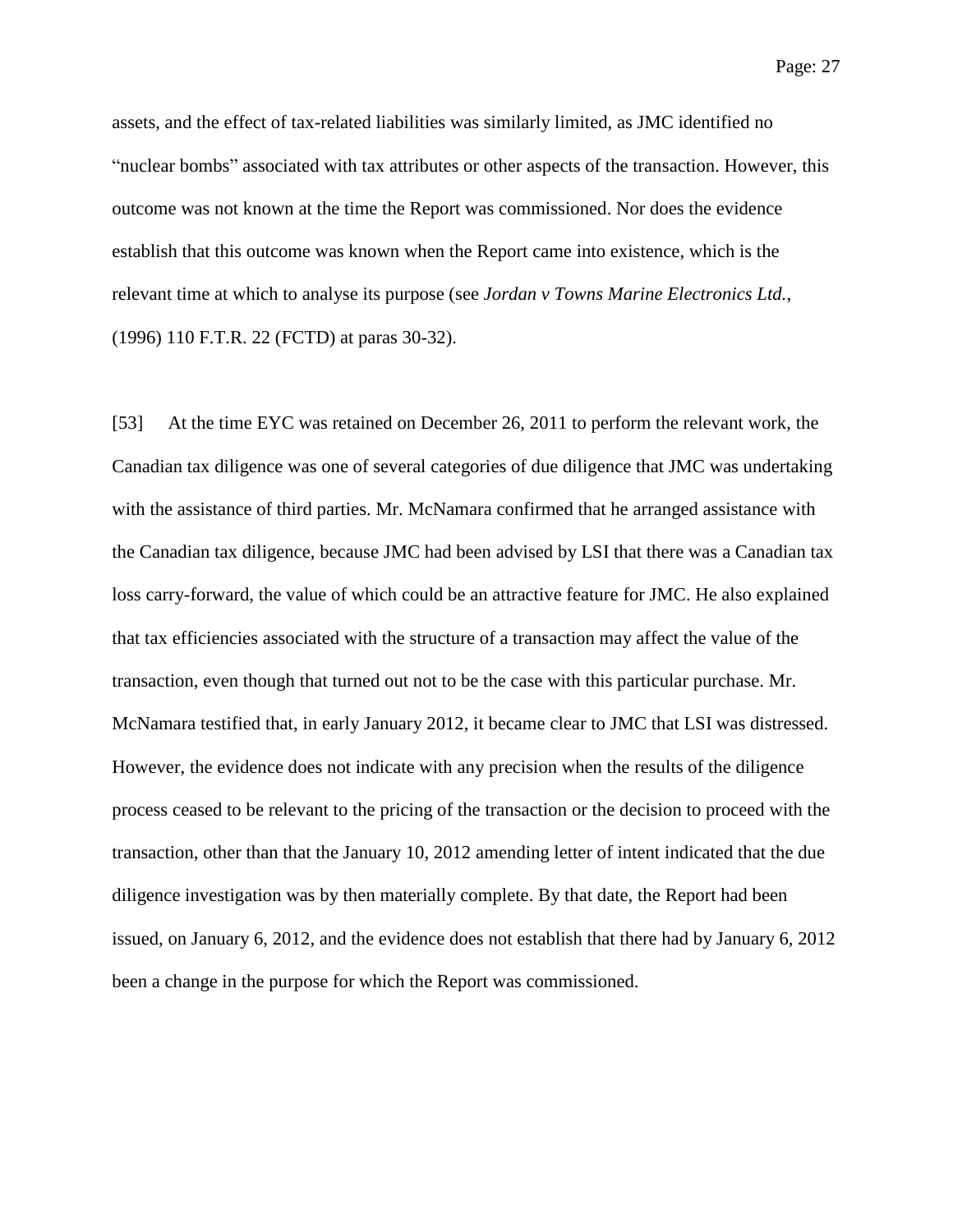[54] Notwithstanding Atlas's efforts to characterize the Report as having been generated for a purpose different than that of the overall due diligence process, I find that its dominant purpose when commissioned and generated was to inform the decision whether to proceed with the transaction and at what price. As in *L'Abbé*, this was a business purpose and, to the extent the Report or the information in it also informed the giving of legal advice by Stikeman, I find this to have been ancillary to the business decision.

[55] These findings as to the principal or dominant purpose for the report are determinative of my conclusion that the Report is not subject to solicitor-client privilege. However, I also note that, independent of its purpose, the evidence provided by Mr. McNamara as to the contents of the Report also suggests that it does not fully meet the requirements for an accountant's work product to be a protected by solicitor-client privilege. Atlas argues that the Report represents the product of EYC employing its expertise to assemble information to be communicated to legal counsel, for the purpose of obtaining legal advice on the structuring of the transaction, consistent with the circumstances in which *Redhead* explains an accountant's work can be privileged. However, Mr. McNamara's affidavit describes the Report not only as explaining the tax profile and tax attributes of LSC and LSI but also as explaining material tax exposures resulting from the last four years of Canadian tax filings, including an assessment of the probability that the filing positions leading to the tax exposures would be sustained if challenged by CRA, and an evaluation of whether appropriate reserves had been taken in respect of such exposures. Such assessment and evaluation represent accounting opinions by EYC, which do not appear to me to be capable of being characterized as prepared for the purpose of obtaining legal advice on the structuring of the transaction.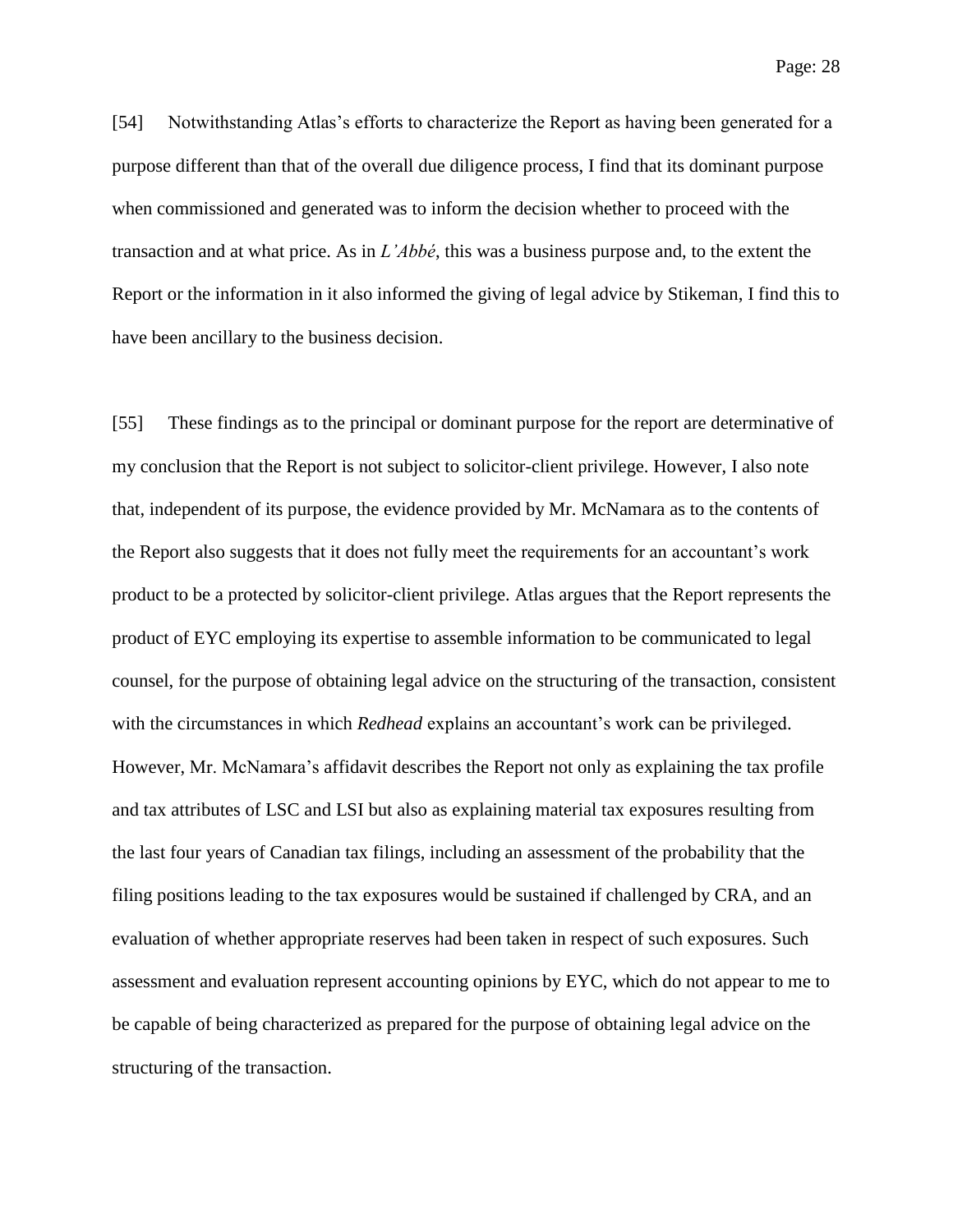[56] In conclusion on this issue, I find that Atlas has not satisfied the burden upon it of establishing that the Report is protected by solicitor-client privilege.

# D. *Would compelling Atlas to provide the Report offend the principle that a taxpayer is not required to self-audit?*

[57] In raising this argument, Atlas relies on the decision in *BP Canada Energy Company v Minister of National Revenue*, 2017 FCA 61 [*BP*], in which the Federal Court of Appeal overturned a decision of the Federal Court allowing a application by the Minister under s 231.7 of the Act. The documents sought by the Minister in that case were internal accounting documents of the taxpayer, generally referred to as tax accrual working papers [TAWPs]. As explained in paragraph 2 of the decision, the information contained in TAWPs is highly sensitive as these papers typically reveal uncertain tax positions taken by public corporations in filing their tax returns, opinions as to the likely outcome in the event of a challenge by the Minister, and related reserves established to ensure sound and fair financial reporting.

[58] In concluding that the Minister was not entitled to compel provision of the taxpayer's TAWPs under s 231.1(1) of the Act, the Federal Court of Appeal held as follows at paragraph 99:

> [99] I therefore conclude that the Minister cannot invoke subsection 231.1(1) for the purpose of obtaining general and unrestricted access to those parts of BP Canada's Tax Reserve Papers which reveal its uncertain tax positions. In practical terms, this means that the Minister cannot enlist taxpayers who maintain TAWPs to perform the core aspect of audits conducted under the Act.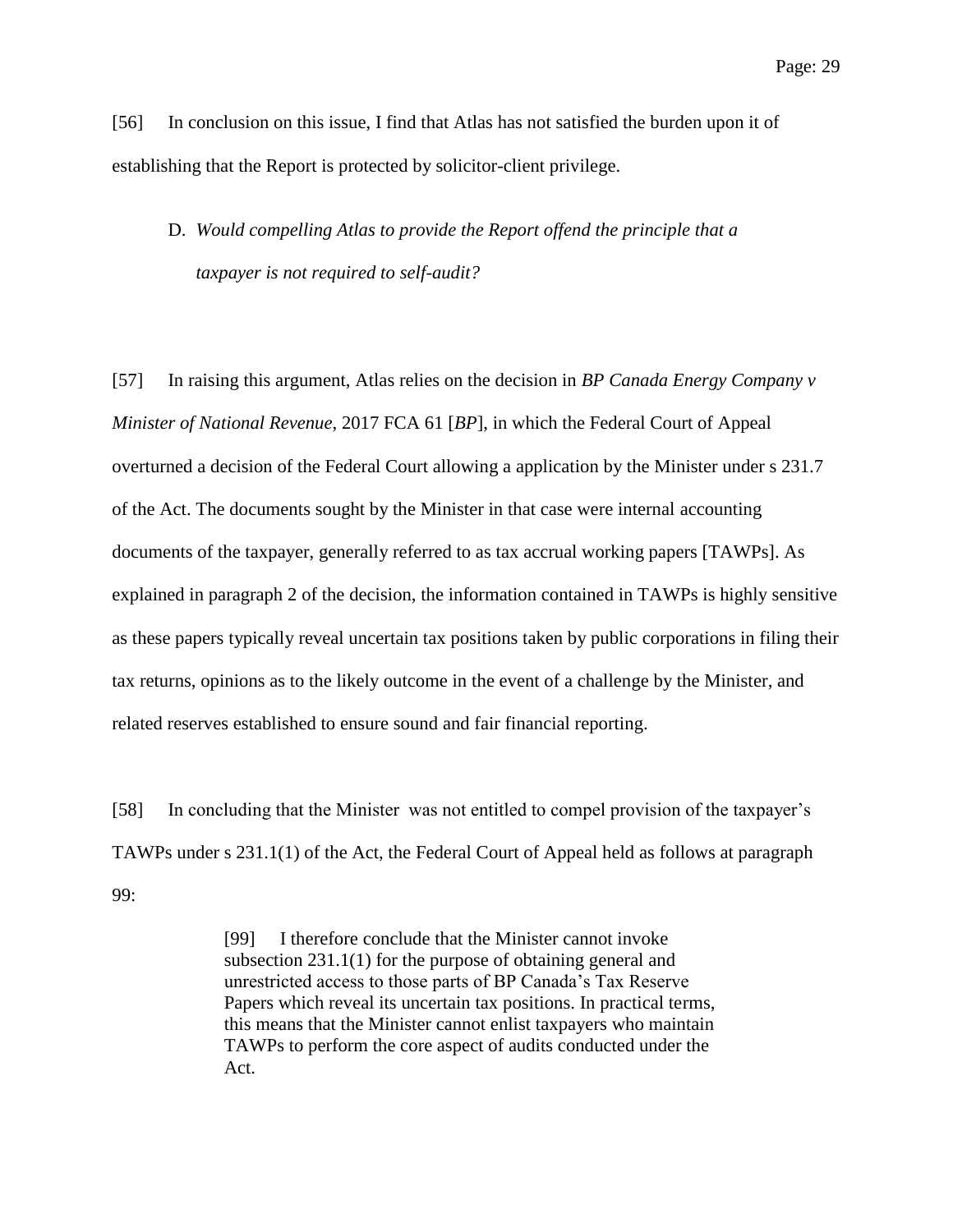[59] The Court's concern about the Minister enlisting taxpayers to perform the core aspect of

audits is explained as follows at paragraphs 81 to 83 of the decision:

[81] An important part of the context surrounding subsection 231.1(1) is the notion of self-assessment which is at the root of the compliance system put in place under the Act. The system is one of self-assessment because the person who generates income is best positioned to identify, compute and report the amounts that are subject to tax under the Act.

[82] However, this obligation to "self-assess" does not require taxpayers to tax themselves on amounts which they believe not to be taxable. Faced with an issue that is reasonably open to debate – I emphasize this point insisting on the fact that the case law is replete with decisions which illustrate the coexistence of arguable issues on both sides of the debate – taxpayers are entitled to file their tax return on the basis most favourable to them. This explains why auditors in conducting audits must engage in extensive pokeand-check exercises, and are essentially left to their own initiative in verifying the amounts reported by the taxpayer. To be clear, although auditors are entitled to be provided with "all reasonable assistance" in performing their audits (paragraph  $231.1(1)(d)$  of the Act), they cannot compel taxpayers to reveal their "soft spots".

[83] While this is an unwritten rule without clearly defined boundaries, it certainly stands against any construction of the Act that would allow the Minister to compel a taxpayer to self-audit on an ongoing basis.

[60] Returning to the present application, Atlas submits that the Report reveals LSI's and LSC's uncertain Canadian tax positions relating to taxation years that ended before JMC's acquisition of LSI. Atlas argues that these "soft spots" do not relate to the taxation year of Atlas that is under audit, and that, if Atlas is required to produce the Report, the Minister will effectively obtain a "roadmap" to uncertain tax issues that could be raised in respect of LSI's and LSC's prior taxation years and an analysis and assessment of whether the filing positions would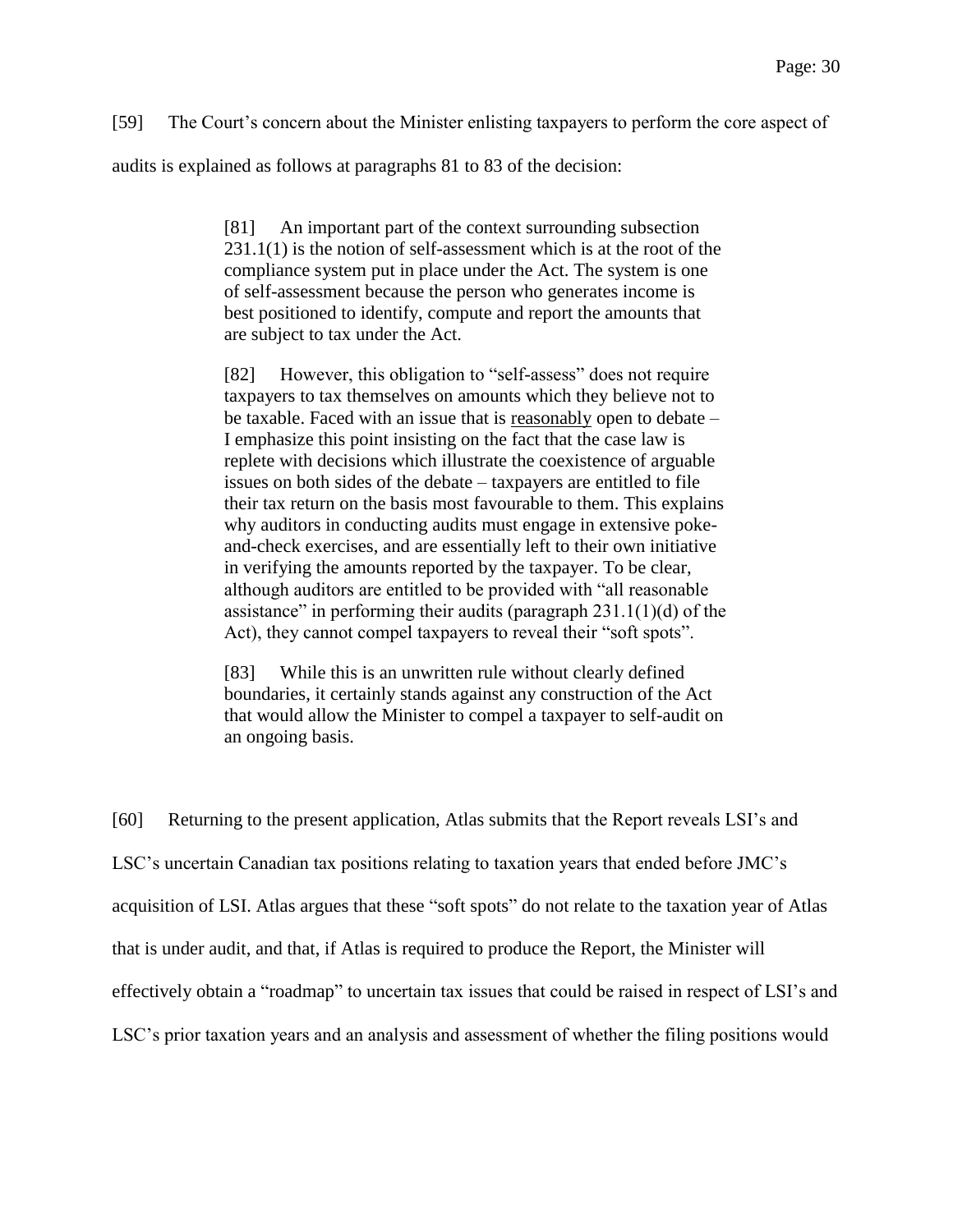be sustained if challenged. Atlas' position is that this would impose upon it an obligation to selfaudit contrary to the principles derived from *BP*.

[61] The Minister responds to this position with two arguments. First, the Minister submits that the Report cannot be properly characterized as TAWPs. Rather, the Minister argues that the Report is a source document prepared for due diligence purposes and that, while it may have been used subsequently to generate TAWPs, the Report itself is not the sort of document to which *BP* applies. Second, the Minister argues that the application of BP is limited to precluding general and unrestricted access to TAWPs on a prospective basis, outside the context of an audit of particular issues.

[62] I am not persuaded by the Minister's first argument. I do not regard the Report as a source document. While I appreciate that the Report may not represent JMC's own final list of uncertain tax positions, the Court in *BP* noted at paragraph 48 that TAWPs can be created internally by a taxpayer or externally by independent auditors. EYC was not performing the function of an independent auditor in preparing the Report. However, the Report represents the work of external accounting professionals which, according to the evidence before the Court, includes an assessment of the probability that past filing positions would be sustained if challenged by CRA and an evaluation of whether appropriate reserves had been taken in respect of such exposures. In my view, at least some of the information in the Report can be characterized as TAWPs.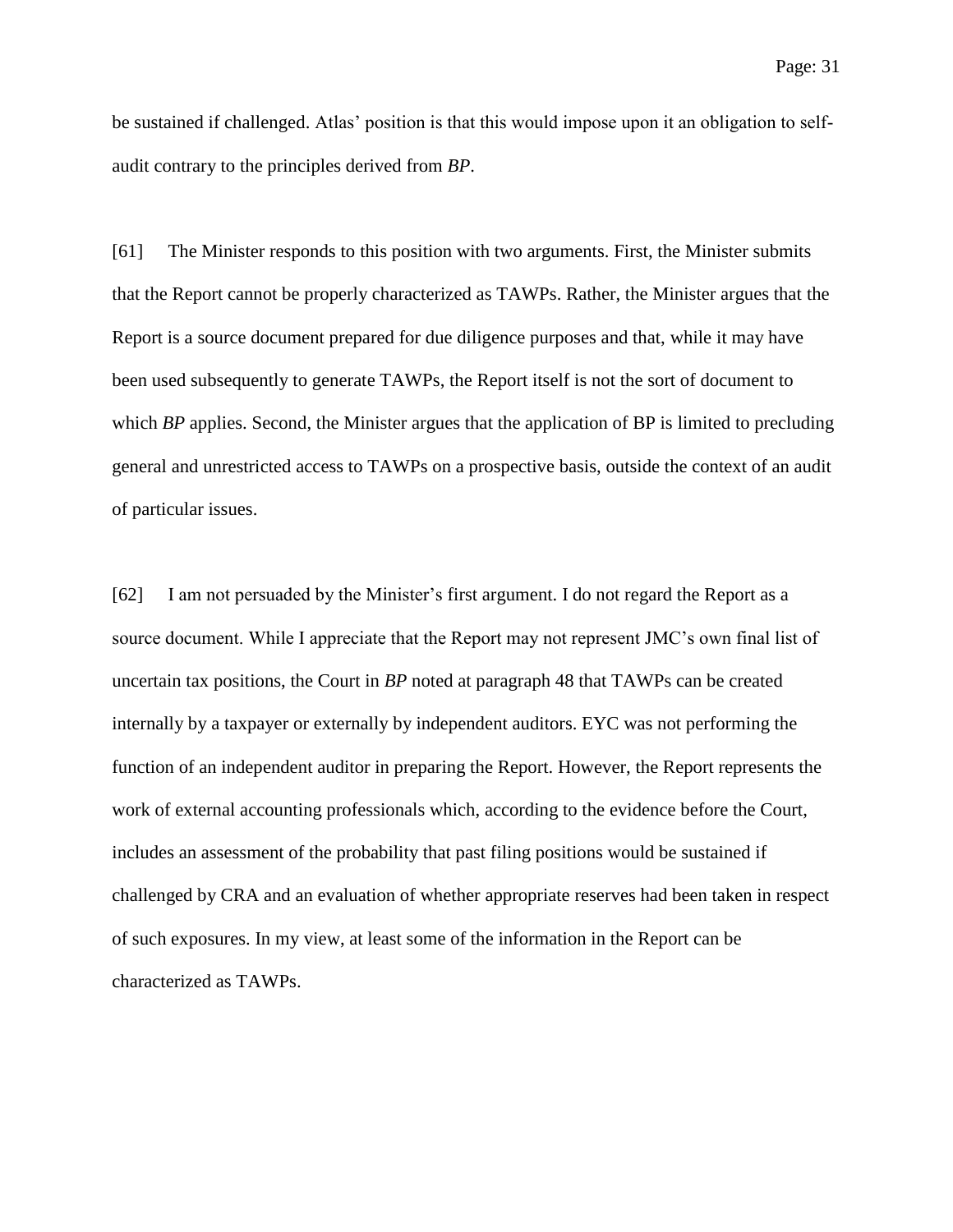[63] However, I agree with the Minister's interpretation of the limited application of the decision in *BP*. As noted by the Court at paragraph 7 of that decision, the outcome of the appeal was determined by the particular events that led to the Minister's formal request for production of the TAWPs. CRA's initial request for production of the TAWPs arose in the context of audits of the appellant, BP Canada Energy Company [BP Canada]. By the time of the Minister's application under s 231.7 of the Act, the audits had concluded and CRA had already reassessed the relevant taxation years. The Minister was no longer seeking the TAWPs for the purpose of those audits but rather stated that the purpose was to audit subsequent years. As explained by the Court at paragraph 59, the Minister made clear that the purpose was to seek access to BP Canada's uncertain tax positions, so as to use these positions as a roadmap in order to facilitate future audits. The Court also noted at paragraph 76 that CRA's auditor continued to insist on production of the TAWPs after all the legitimate concerns arising in connection with the taxation years previously under audit had been addressed.

[64] In arriving at the decision that s 231.1(1), properly interpreted, did not entitle the Minister to compel production of the TAWPs, the Court held as follows at paragraphs 79 to 80:

> [79] The Federal Court judge's decision is the first one that authorizes the Minister to resort to the power under subsection 231.1(1) in order to obtain general access to TAWPs without advancing any particular justification for their production. Should it stand, BP Canada will be required to routinely turn over to the Minister its uncertain tax positions every year from this point on and the Minister will be authorized to place the same demand on all taxpayers who, by law, are required to maintain TAWPs. Indeed, the Minister would be hard-pressed not to do so, given the Federal Court judge's conclusion that his decision applies equally to all taxpayers who maintain TAWPs (Reasons, para. 46).

> [80] In my view, subsection 231.1(1), properly interpreted, does not make papers such as these compellable "without restriction". When one examines the context and purpose of subsection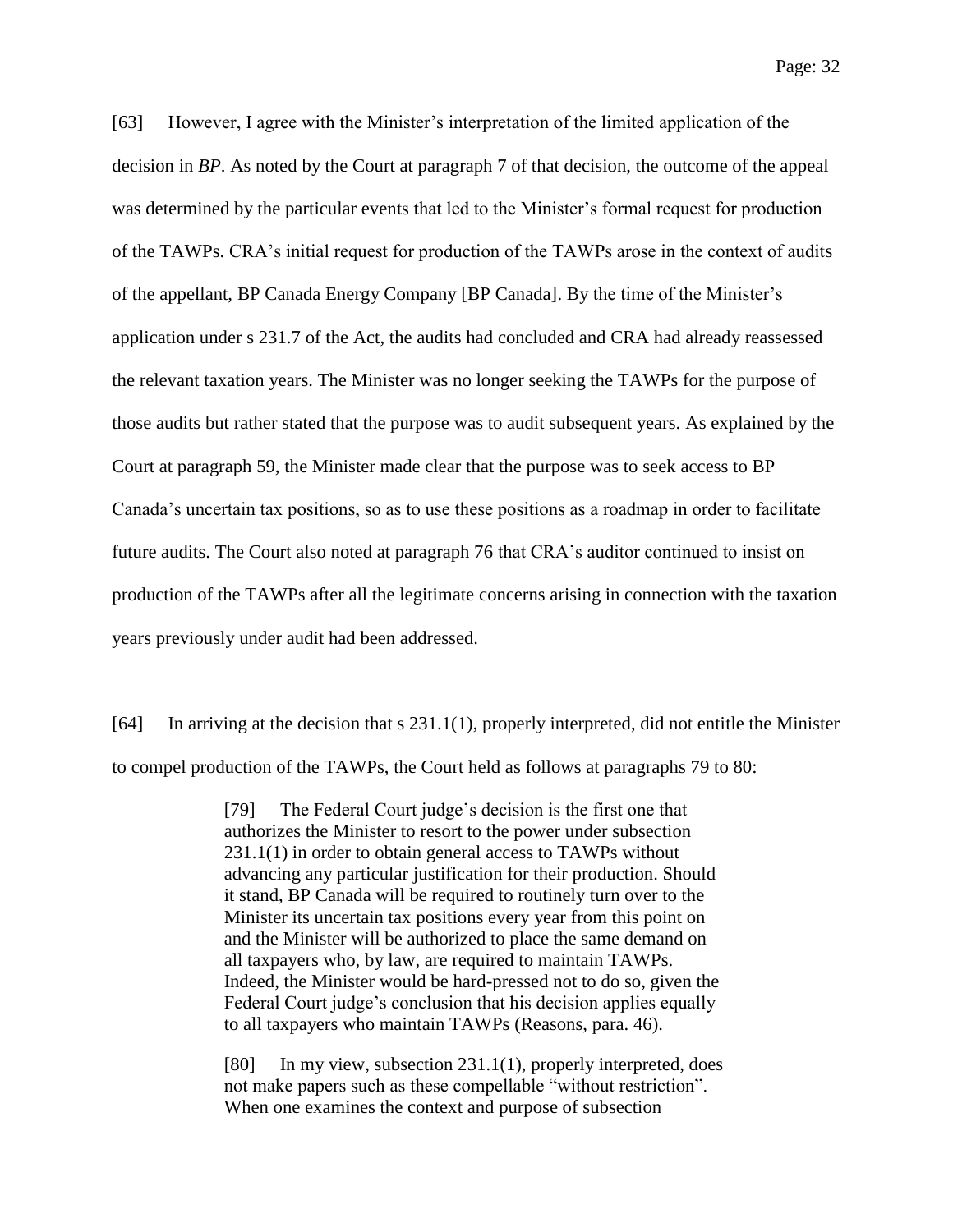231.1(1), it is clear that Parliament intended that the broad power set out in subsection 231.1(1) be used with restraint when dealing with TAWPs. It follows that the decision of the Federal Court judge must be set aside.

[65] Accordingly, I agree with the Minister's position that *BP* is to be read as precluding general and unrestricted access to TAWPs on a prospective basis, outside the context of an audit of particular issues. In contrast, at paragraph 67 of *BP*, the Court made the following observations as to the accessibility of TAWPs in the context of an audit:

> [67] The issue in this case is not whether the information revealed by BP Canada's Tax Reserve Papers could be accessible under the Act. After all, everyone is agreed that it is, if required, in order to respond to a specific inquiry made in the context of an audit. The disclosure of the redacted version of BP Canada's Tax Reserve Papers in response to the query made about the accounting entries attests to this (see paragraphs 11 and 12 above). The real issue is whether subsection 231.1(1) allows general and unrestricted access to this information, if this is indeed what was sought and authorized in this case. [Emphasis added]

[66] I note that Ms. Miu's affidavit states that she was advised by CRA in a January 25, 2018 call that CRA had made a determination in respect of the share valuation issue and intended to issue a reassessment proposal letter to Atlas. However, Ms. Margerison stated in crossexamination that she had not yet formalized any reassessing positions. Unlike in *BP*, the Minister's request for access to the Report in the present case is made in the context of an active audit of particular issues. I have previously concluded that the information in the Report sought by the Minister meets the applicable threshold of relevance in that context. I therefore find that compelling Atlas to provide the Report would not offend the principle described in *BP* that a taxpayer is not required to self-audit.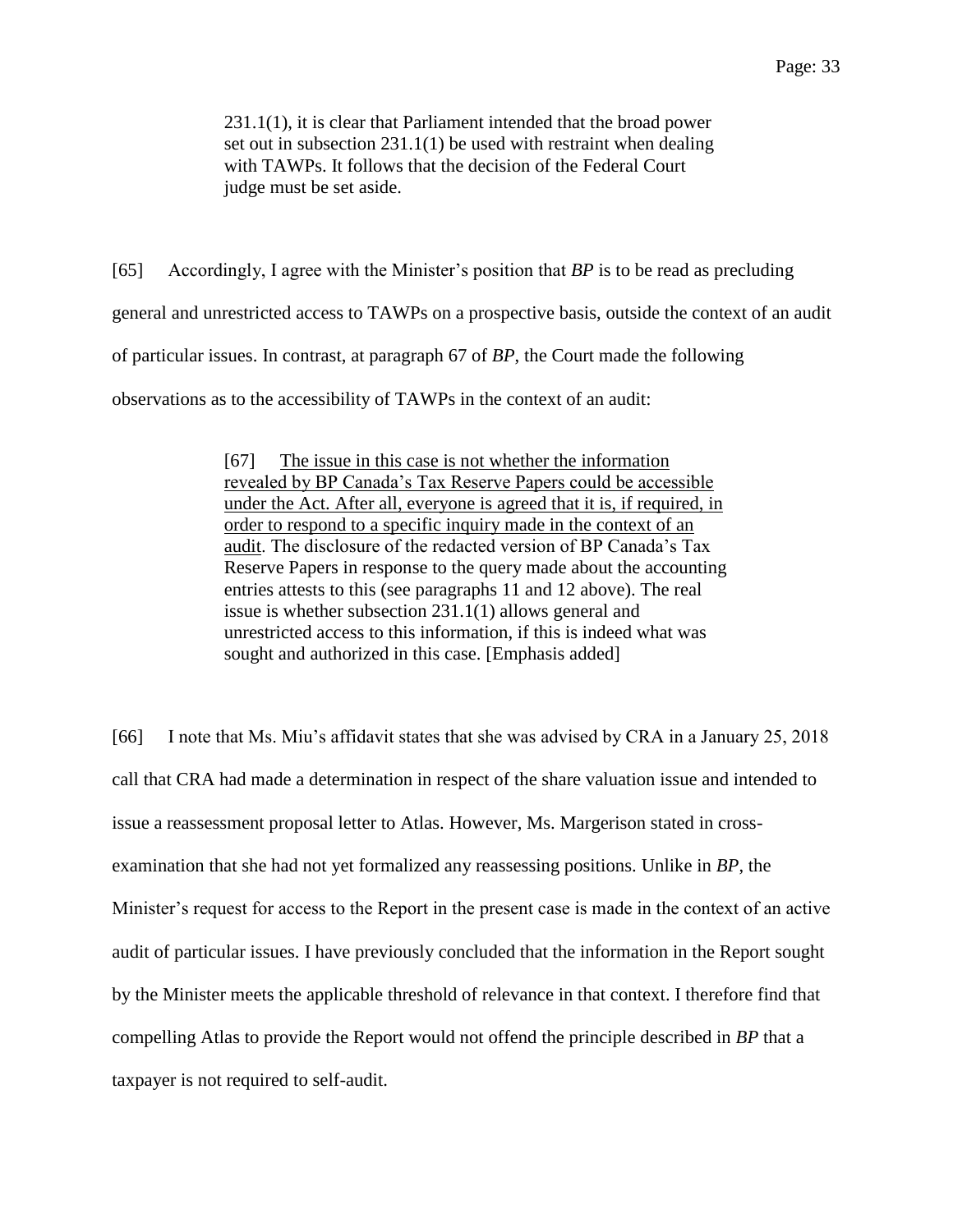E. *Should the Court otherwise exercise its discretion to decline to compel Atlas to provide the Report?*

[67] Atlas submits that, in *BP*, the Federal Court of Appeal confirmed that, even if the requirements for issuing an order under s 231.7 of the Act were met, the Court retains the discretion not to grant the order. Atlas argues that the Court should exercise its discretion in this manner in this case, because neither the uncertain tax positions of LSI or LSC referenced in the Report, nor those companies' taxation years that ended prior to the LSI acquisition, are under review by the Minister. It is Atlas' position that it would therefore be unfair and prejudicial to require Atlas to provide information relating to these matters to the Minister.

[68] I find little merit to this argument. I have found the Report to meet the threshold of relevance to the current audit of Atlas' taxation year ending in 2012, and I have rejected Atlas' position that the principle described in *BP* applies to the present circumstances. Atlas has identified no additional basis that would, in my view, warrant an exercise of discretion to decline to order provision of the Report.

## V. **Conclusion**

[69] My conclusion, based on the above analyses of the issues raised by the parties, is that the Minister is entitled to the order sought under s 231.7(1) of the Act, compelling Atlas to provide the Report. My Judgment will order that relief, in the form proposed in the Minister's Notice of Application, referencing the requests made by the Minister under s 231.1(1) of the Act dated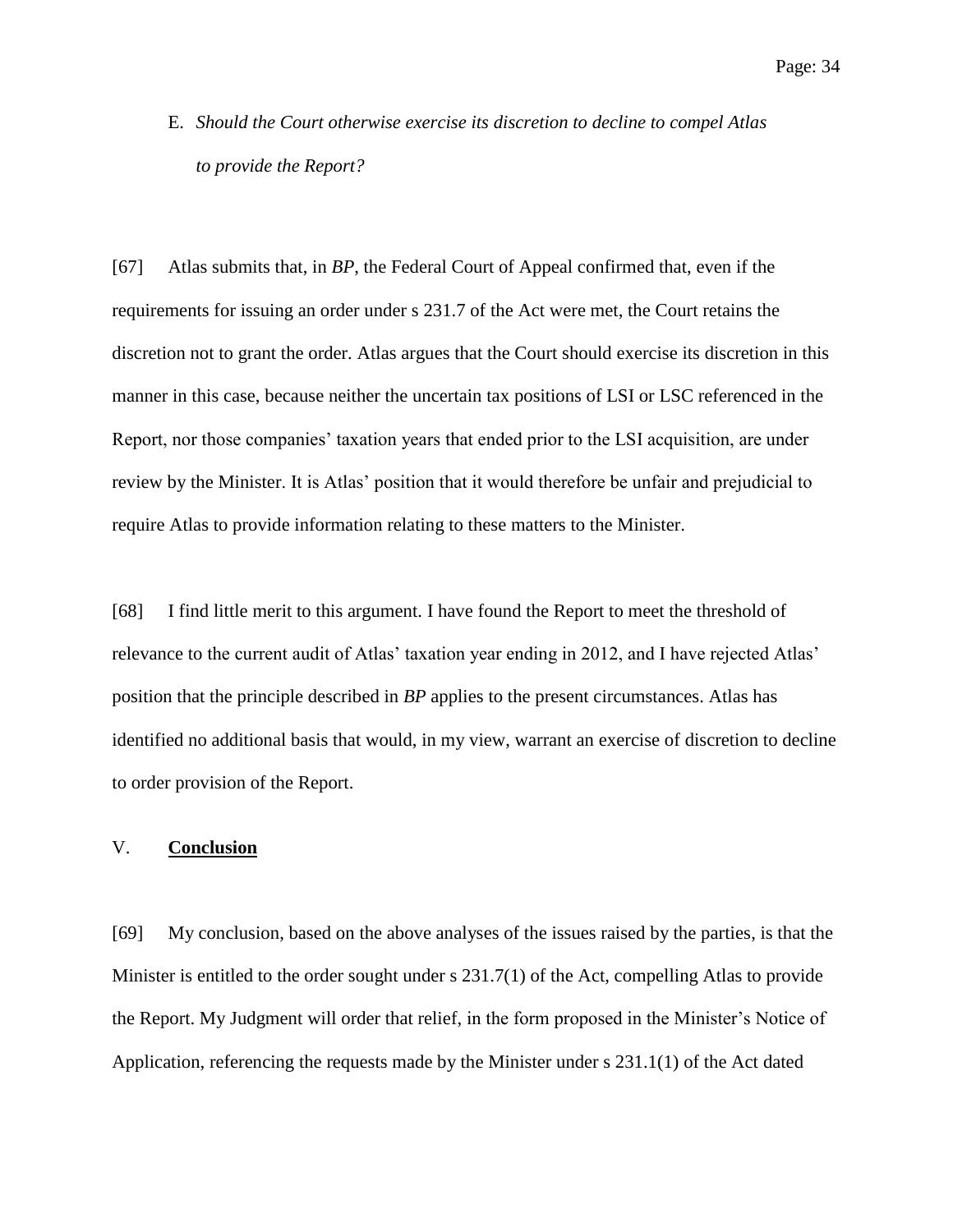March 9, 2015, December 9, 2015 and January 20, 2017. As proposed by the parties at the hearing of the application, the Judgment will afford Atlas 45 days to comply.

## VI. **Costs**

[70] Each of the parties seeks its costs in the event it is successful in this application. Having prevailed, the Minister is entitled to costs. My Judgment will afford the parties 30 days to reach agreement on quantification of costs or to make written submissions thereon.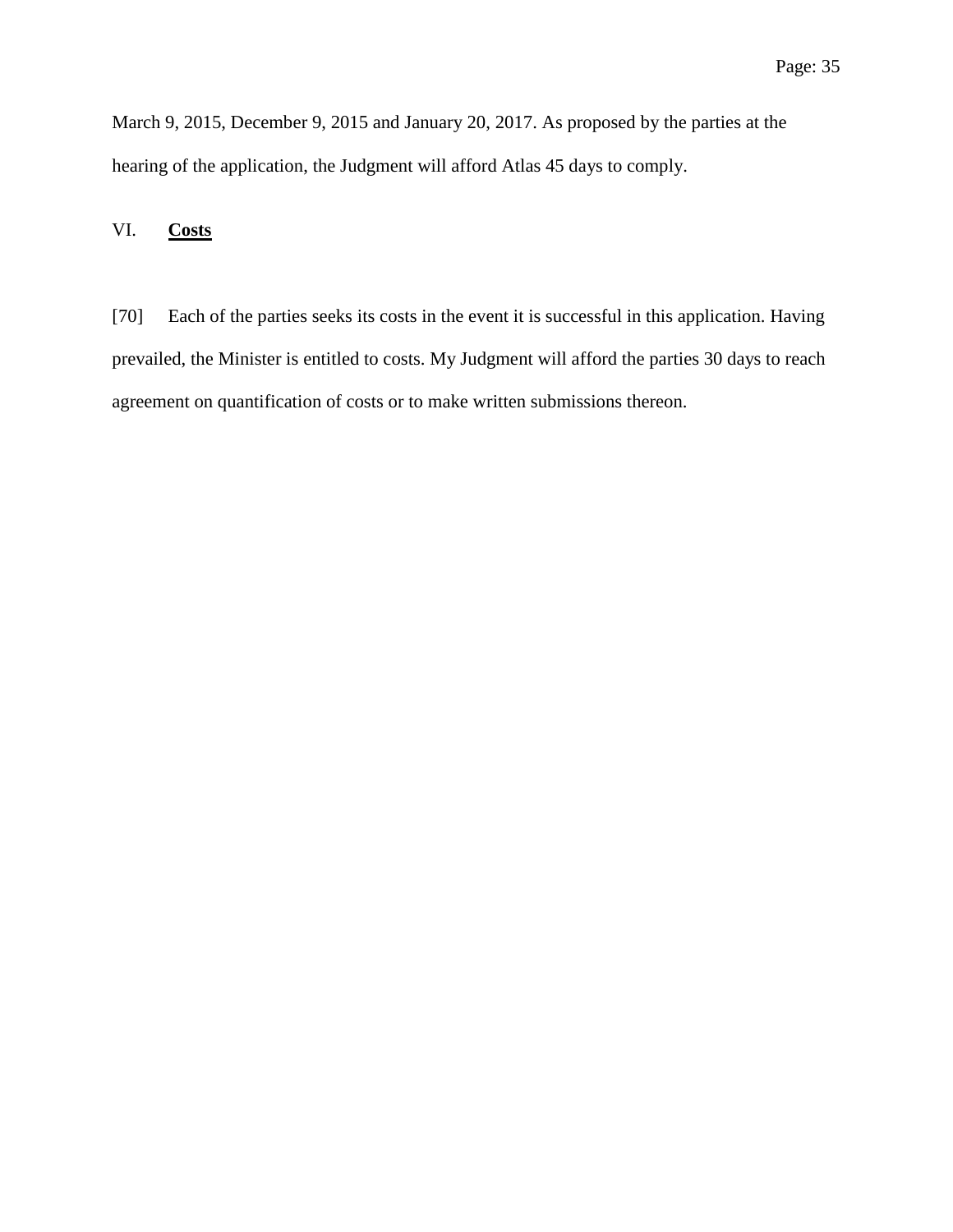### **JUDGMENT IN T-1850-17**

### **THIS COURT'S JUDGMENT is that:**

- 1. The material filed with the Court at the hearing of this application on September 27, 2018, in a sealed envelope marked "Sealed Court Copy of Draft Due Diligence Report", shall be treated as confidential, and the solicitor for the Applicant shall not be given access to this material, unless otherwise ordered by the Court.
- 2. This application is allowed and the Respondent is ordered, pursuant to s 231.7(1) of the *Income Tax Act*, RSC, 1985, c 1 (5th Supp) [the Act], to provide to the Applicant, within 45 days of the date of this Judgment, the draft due diligence report sought by the Applicant from the Respondent pursuant to requests made of the Respondent under s 231.1(1) of Act and dated March 9, 2015, December 9, 2015 and January 20, 2017.
- 3. The Applicant is awarded costs of this application.
- 4. The parties shall confer with each other on the quantification of costs in this application and, within 30 days of the date of this Judgment, shall
	- a) advise the Court in writing if agreement has been reached on such quantification; or
	- b) failing such agreement, provide the Court with brief written representations on such quantification.

"Richard F. Southcott" Judge